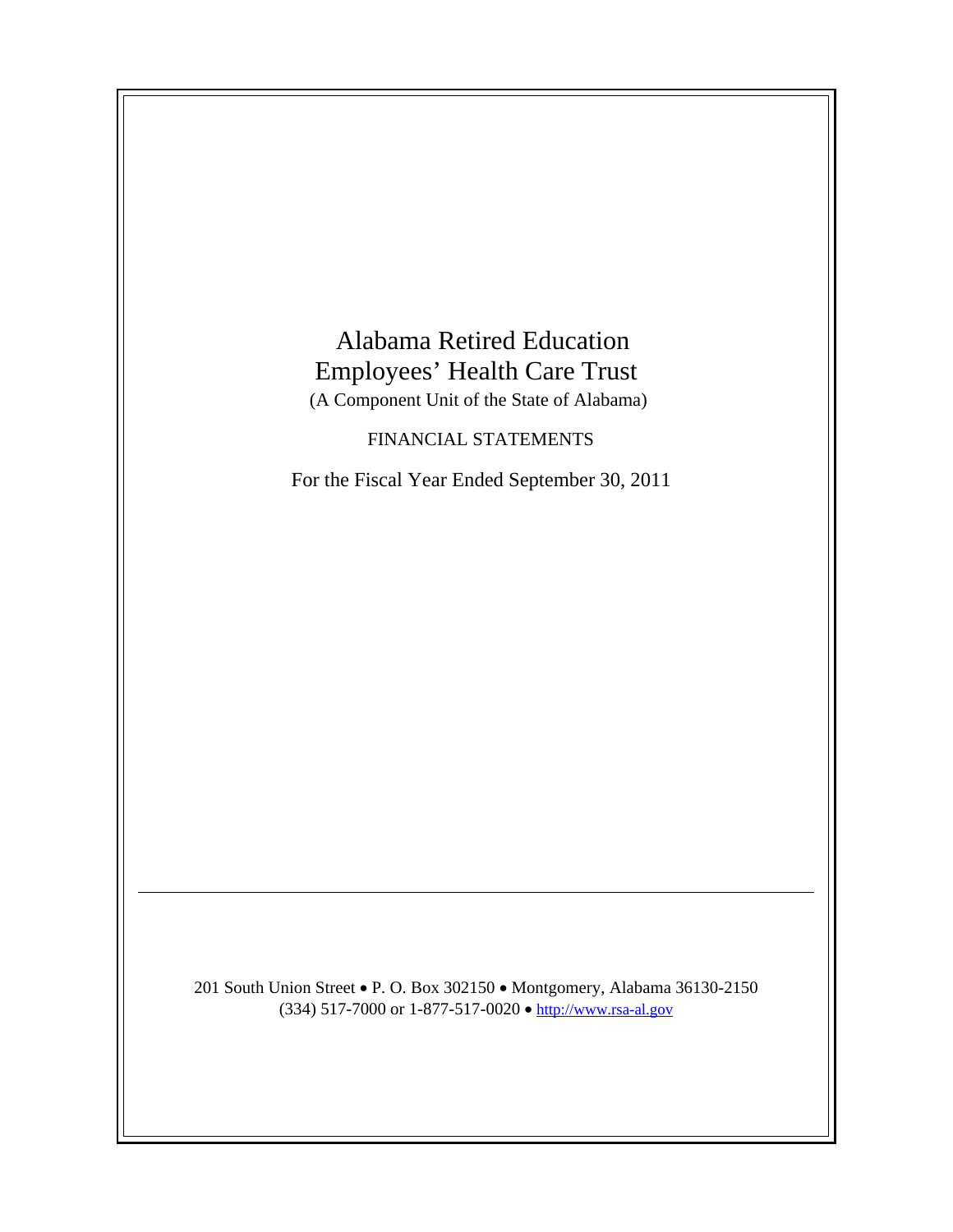

Carr, Riggs & Ingram, LLC 7550 Halcyon Summit Drive Montgomery, AL 36117

(334) 271-6678 (334) 271-6697 (fax) www.cricpa.com

## **INDEPENDENT AUDITORS' REPORT**

The Public Education Employees' Health Insurance Board

We have audited the accompanying statement of plan net assets of the Alabama Retired Education Employees' Health Care Trust (a component unit of the State of Alabama) as of September 30, 2011, and the related statement of changes in plan net assets for the year then ended. These financial statements are the responsibility of the Alabama Retired Education Employees' Health Care Trust. Our responsibility is to express an opinion on these financial statements based on our audit. The prior year partial comparative information has been derived from the Alabama Retired Education Employees' Health Care Trust's 2010 financial statements and, in our report dated January 28, 2011, we expressed an unqualified opinion on such financial statements.

We conducted our audit in accordance with auditing standards generally accepted in the United States of America. Those standards require that we plan and perform the audit to obtain reasonable assurance about whether the financial statements are free of material misstatement. An audit includes examining, on a test basis, evidence supporting the amounts and disclosures in the financial statements. An audit also includes assessing the accounting principles used and significant estimates made by management, as well as evaluating the overall financial statement presentation. We believe that our audit provides a reasonable basis for our opinion.

In our opinion, the 2011 financial statements referred to above present fairly, in all material respects, the financial position of the Alabama Retired Education Employees' Health Care Trust (a component unit of the State of Alabama) as of September 30, 2011, and its changes in plan net assets for the year then ended in conformity with U.S. generally accepted accounting principles.

The management's discussion and analysis on pages 2 through 4 and the schedules of funding progress and contributions from the employers and other contributing entities on page 21 are not required parts of the basic financial statements but are supplementary information required by U.S. generally accepted accounting principles. The claims development information included on page 22 is presented for purposes of additional analysis and is not a required part of the basic financial statements. We have applied certain limited procedures, which consisted principally of inquiries of management regarding the methods of measurement and presentation of the required supplementary information. However, we did not audit the information and express no opinion on it.

Cary Riggs & Ingram, L.L.C.

January 31, 2012 Montgomery, Alabama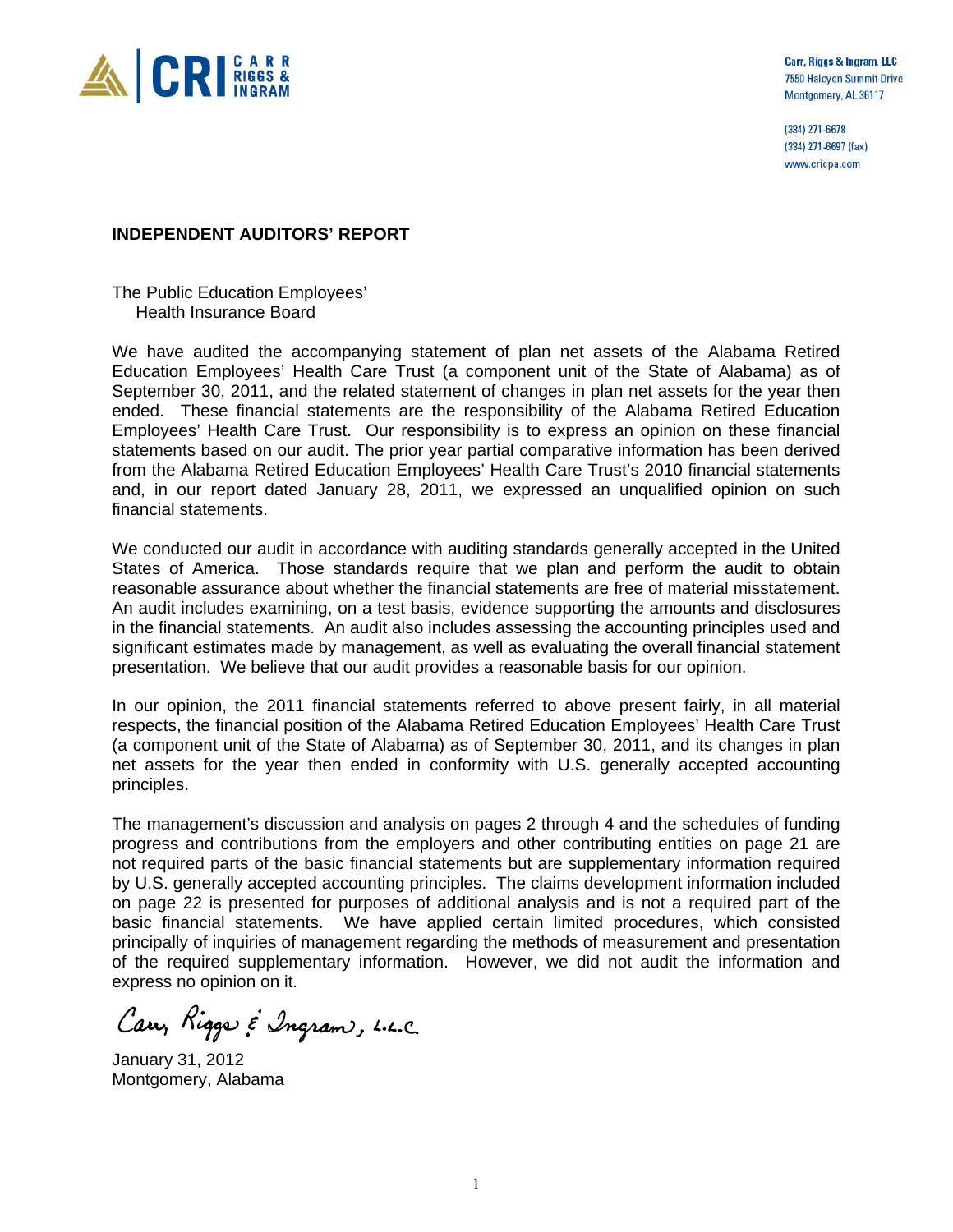## **ALABAMA RETIRED EDUCATION EMPLOYEES' HEALTH CARE TRUST Management's Discussion and Analysis**

The Alabama Retired Education Employees' Health Care Trust (the Trust) is a multiple-employer cost-sharing defined benefit health care plan established in 2007 to provide health care benefits to retirees of state and local educational institutions. The contributions and benefit payments related to retirees that are processed through the Public Education Employees' Health Insurance Fund (the PEEHIF) are segregated from the PEEHIF and reported as part of the Trust. The following discussion provides an overview of the financial position and results of operation for the Trust as of and for the year ended September 30, 2011, respectively. For more detailed information, please refer to the financial statements, including the Notes to the Financial Statements, the Required Supplementary Information, and the Supplementary Information.

## **Financial Statements, Required Supplementary Information, and Supplementary Information**

The financial statements include the Statement of Plan Net Assets and the Statement of Changes in Plan Net Assets. The Notes to the Financial Statements are considered an integral part of the financial statements. The financial statements are prepared using the economic resources measurement focus and accrual basis of accounting. Revenues are recognized when earned and expenses are recognized when incurred, regardless of when cash is received or expended. Investments are reported at fair value.

The *Statement of Plan Net Assets* includes all of the assets and liabilities of the Trust and provides a snapshot of the financial position of the Trust as of the end of the fiscal year. Assets of the Trust primarily consist of investments and receivables. Liabilities are primarily made up of claims related payables.

The *Statement of Changes in Plan Net Assets* includes all of the additions and deductions of the Trust for the fiscal year. Additions primarily consist of employer contributions, employee contributions, subsidies from the Federal government, and investment income. Deductions are primarily made up of claims.

The *Notes to the Financial Statements* include a description of the trust, a summary of significant accounting policies, a description of contract administrators and their respective fees, credit risk disclosures for cash and investments, concentration of investments disclosures, securities lending disclosures, funded status, actuarial valuation information, and disclosures related to unpaid claim liabilities.

The *Required Supplementary Information* following the Notes to the Financial Statements includes a Schedule of Funding Progress and a Schedule of Employer Contributions. The Schedule of Funding Progress provides trend data on the level of funding for the Trust. The Schedule of Employer Contributions provides trend data on the annual required employer contributions and the percentage contributed during the fiscal year.

The *Supplementary Information* following the Required Supplementary Information includes a Schedule of Claims Development Information. It provides a ten-year historical trend table which provides information on how the Trust's earned revenues and interest income compare to related costs of claims and other expenses assumed by the Trust as of the year-end.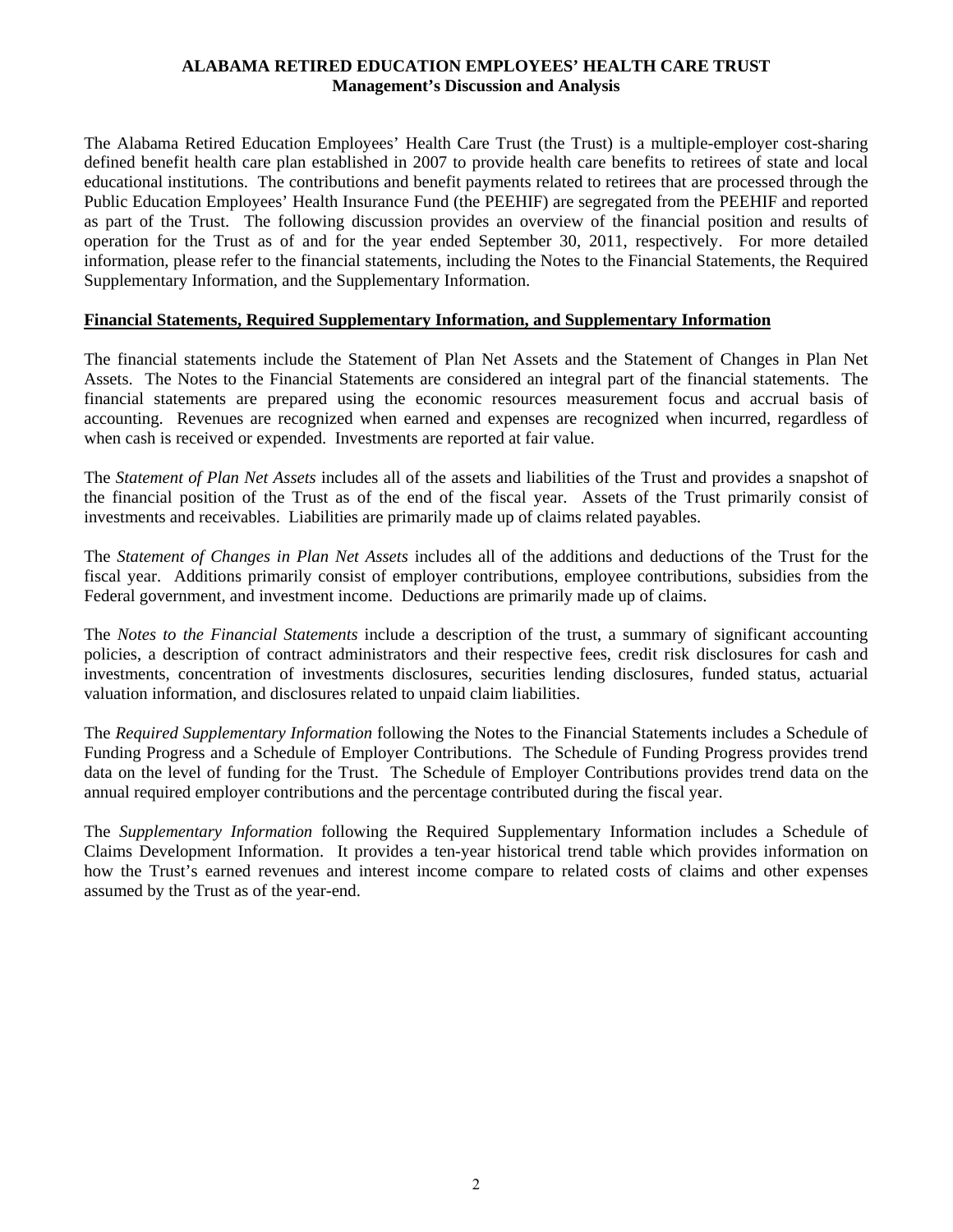## **ALABAMA RETIRED EDUCATION EMPLOYEES' HEALTH CARE TRUST Management's Discussion and Analysis**

## **Comparative Summary Statements**

# **Summary Comparative Statement of Plan Net Assets As of September 30, 2011 and 2010**

|  | (Amounts in Thousands) |  |
|--|------------------------|--|
|  |                        |  |

|                                                          |    | 2011    |     | 2010        | Variance     | % Increase<br>(Decrease) |
|----------------------------------------------------------|----|---------|-----|-------------|--------------|--------------------------|
| Assets                                                   |    |         |     |             |              |                          |
| Receivables                                              | \$ | 10,555  | \$. | 14,546 \$   | (3,991)      | $-27.44\%$               |
| Investments                                              |    | 802,688 |     | 768,068     | 34,620       | 4.51                     |
| Invested Securities Lending Collateral                   |    | 70,207  |     | 54,194      | 16,013       | 29.55                    |
| Deposits with Claims-Paying Agent                        |    | 667     |     | 3,231       | (2,564)      | (79.36)                  |
| <b>Total Assets</b>                                      | -S | 884,117 | \$. | 840,039     | \$<br>44,078 | 5.25                     |
| <b>Liabilities</b>                                       |    |         |     |             |              |                          |
| Payables                                                 | \$ | 17,715  | -\$ | $12,133$ \$ | 5,582        | 46.01                    |
| Securities Lending Collateral                            |    | 70,207  |     | 54,194      | 16,013       | 29.55                    |
| Claims Incurred but Not Reported                         |    | 18,262  |     | 23,328      | (5,066)      | (21.72)                  |
| <b>Total Liabilities</b>                                 |    | 106,184 |     | 89,655      | 16,529       | 18.44                    |
| <b>Net Assets Held in Trust for Other Postemployment</b> |    |         |     |             |              |                          |
| <b>Benefits</b>                                          | ¢  | 777,933 | \$  | 750,384     | 27,549       | 3.67                     |

## (Amounts in Thousands) **Summary Comparative Statement of Changes in Plan Net Assets For the Fiscal Years Ended September 30, 2011 and 2010**

|                                                          | 2011          |     | 2010    |     | <b>Variance</b> | % Increase<br>(Decrease) |
|----------------------------------------------------------|---------------|-----|---------|-----|-----------------|--------------------------|
| <b>Additions</b>                                         |               |     |         |     |                 |                          |
| Contributions                                            | \$<br>392,332 | \$. | 428,626 | \$. | (36,294)        | $-8.47%$                 |
| Interest and Dividend Income                             | 19.739        |     | 17,937  |     | 1.802           | 10.05                    |
| Net (Decrease)/ Increase in Fair Value of Investments    | (12, 814)     |     | 39,820  |     | (52, 634)       | (132.18)                 |
| Securities Lending Income, Net                           | 533           |     | 216     |     | 317             | 146.76                   |
| <b>Total Additions</b>                                   | 399,790       |     | 486,599 |     | (86, 809)       | (17.84)                  |
| <b>Deductions</b>                                        |               |     |         |     |                 |                          |
| Benefits                                                 | 372,241       |     | 406,219 |     | (33,978)        | (8.36)                   |
| <b>Net Increase</b>                                      | 27,549        |     | 80,380  |     | (52, 831)       | (65.73)                  |
| <b>Net Assets Held in Trust for Other Postemployment</b> |               |     |         |     |                 |                          |
| <b>Benefits</b>                                          |               |     |         |     |                 |                          |
| Beginning of Year                                        | 750,384       |     | 670,004 |     | 80,380          | 12.00                    |
| <b>End of Year</b>                                       | \$<br>777,933 | \$  | 750,384 | \$  | 27,549          | 3.67                     |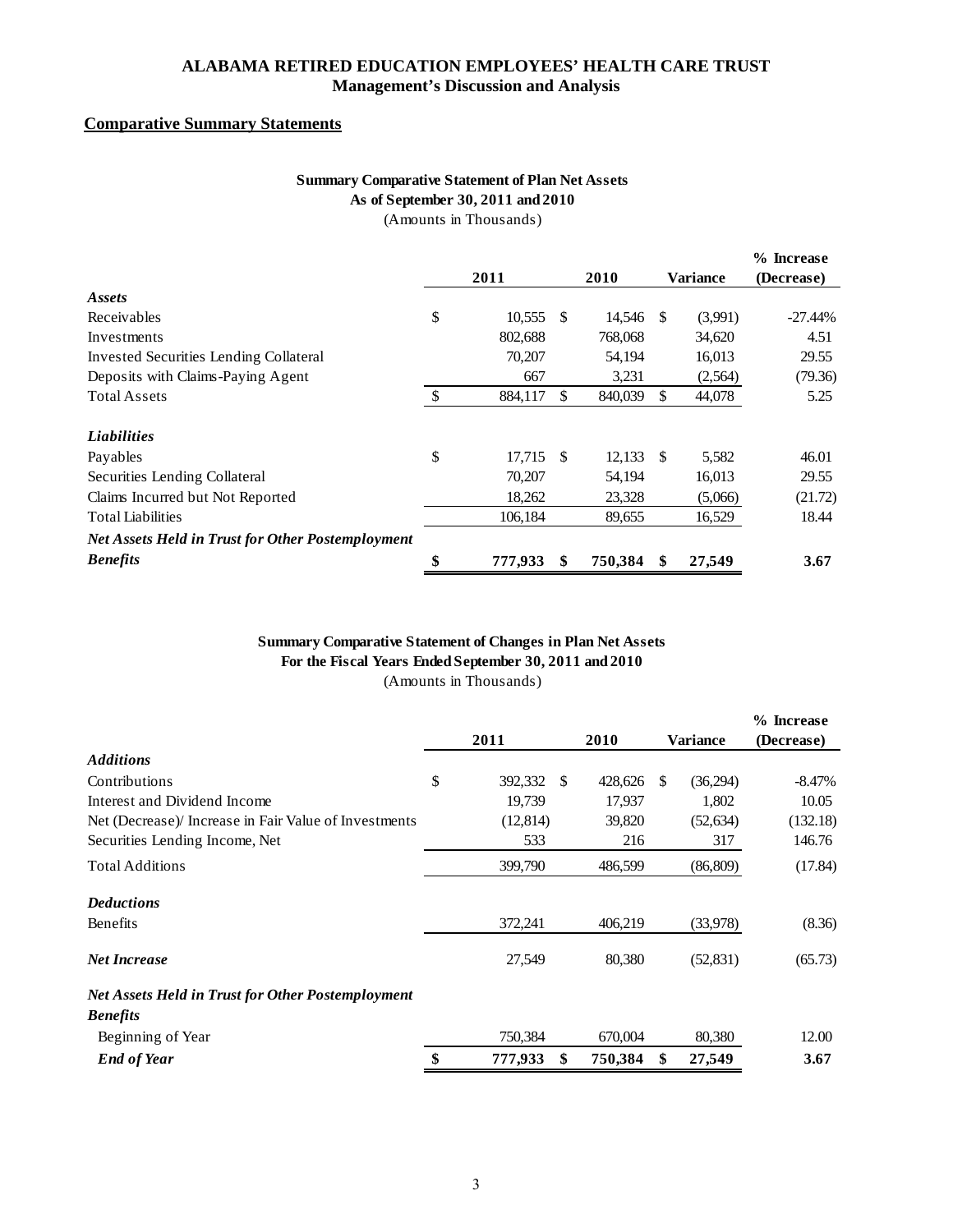## **ALABAMA RETIRED EDUCATION EMPLOYEES' HEALTH CARE TRUST Management's Discussion and Analysis**

# **Financial Highlights**

- $\triangleright$  For the fiscal year ending September 30, 2011, the highest percentage of investments held in trust for the payment of postemployment health care benefits was in common stocks (38%), commercial paper (14%), and corporate bonds (13%).
- $\triangleright$  The PEEHIF received over \$32 million in reimbursements due to its participation in the Early Retiree Reinsurance Program. Of this \$32 million, \$10 million was allocated to the Trust for providing benefits to retirees.
- $\triangleright$  The Trust received over \$25 million in 2011from the Medicare Part D Retiree Drug Subsidy Program and expects to continue receiving funds from this program in the future
- The Trust's fiscal year 2011 annual rate of return on investments as calculated by State Street Bank and Trust Company, the Trust's investment custodian, was 1.09 %.
- $\triangleright$  During the fiscal year, net securities lending income increased by 147%. This was primarily the result of a 71% increase in securities lending revenue and a 71% decrease in borrower rebates, a component of securities lending expense. The increase in securities lending revenue was driven by the demand for securities lending throughout the market and an effort by the State Street lending team to lock in some longer term loans and to focus more on the fee based non-cash collateral loans. Borrower rebates declined due to a decline in short-term interest rates and an aforementioned shift to non-cash collateral over cash collateral where the borrower rebates are derived. The other component of securities lending expense, management fee expense, increased 87% this fiscal year as a direct result of the increase in securities lending revenue.
- $\triangleright$  The claims costs for retiree benefits decreased by 8.36% during the fiscal year as a result of increases in the amounts charged to members for medical and prescription drug co-pays and deductibles and as a result of the changes the PEEHIF made in its pharmacy benefit manager (PBM). The change in PBM allowed the PEEHIF to realize significant cost savings from cost improvements in pharmacy network negotiations.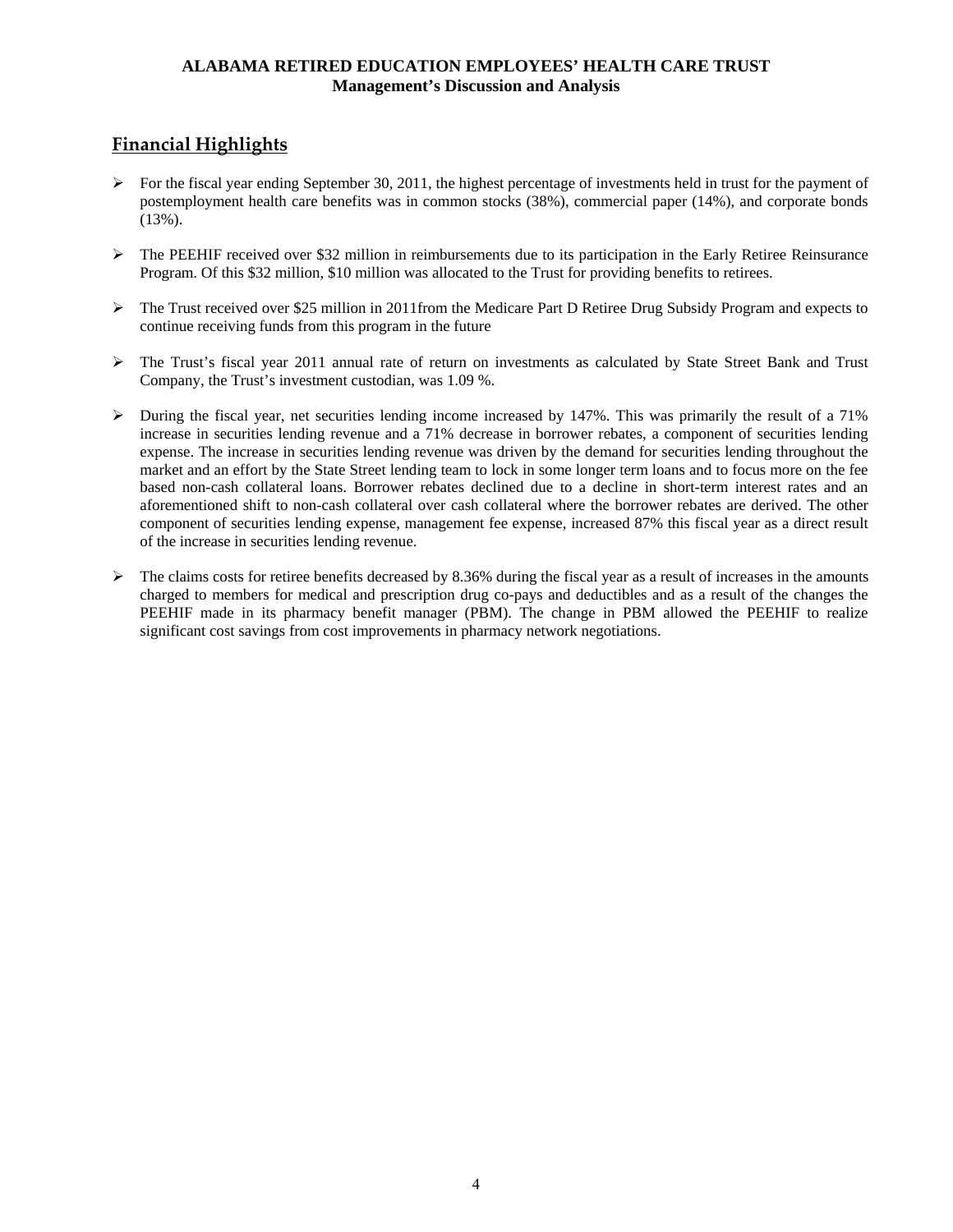#### **ALABAMA RETIRED EDUCATION EMPLOYEES' HEALTH CARE TRUST**

#### **STATEMENT OF PLAN NET ASSETS**

**September 30, 2011 with comparative amounts shown for 2010**

(Amounts in Thousands)

|                                                            | 2011             |    | 2010    |
|------------------------------------------------------------|------------------|----|---------|
| <b>Assets</b>                                              |                  |    |         |
| Receivables                                                |                  |    |         |
| Rebates - Prescription Drug Plan Manufacturer Rebates      | \$<br>$3,474$ \$ |    | 6,867   |
| Medicare Part D Subsidy                                    | 3,429            |    | 4,529   |
| <b>Interest and Dividends</b>                              | 3,644            |    | 3,093   |
| <b>Investment Sales Receivable</b>                         |                  | 8  | 57      |
|                                                            |                  |    |         |
| <b>Total Receivables</b>                                   | 10,555           |    | 14,546  |
| Deposit with Claims-Paying Agents                          | 667              |    | 3,231   |
| Investments, at Fair Value (Note 7)                        |                  |    |         |
| <b>Commercial Paper</b>                                    | 112,996          |    | 114,326 |
| Money Market Funds                                         | 35,339           |    | 46,923  |
| <b>U.S. Government Guaranteed Bonds</b>                    | 87,124           |    | 59,930  |
| U.S. Agency Securities                                     | 31,077           |    | 35,191  |
| Mortgage-backed Securities                                 | 37,762           |    | 23,492  |
| Corporate Bonds                                            | 103,426          |    | 78,802  |
| <b>Private Placements</b>                                  |                  |    | 1,729   |
| <b>International Securities</b>                            | 89,275           |    | 101,970 |
| <b>Common Stocks</b>                                       | 305,689          |    | 305,705 |
| <b>Total Investments</b>                                   | 802,688          |    | 768,068 |
| Invested Securities Lending Collateral (Note 7)            | 70,207           |    | 54,194  |
|                                                            |                  |    |         |
| <b>Total Assets</b>                                        | 884,117          |    | 840,039 |
| <b>Liabilities</b>                                         |                  |    |         |
| Reported Claims Payable                                    | 16,148           |    | 12,055  |
| <b>Investment Purchases Payable</b>                        | 1,567            |    | 78      |
| Claims Incurred but not Reported                           | 18,262           |    | 23,328  |
| Securities Lending Collateral (Note 7)                     | 70,207           |    | 54,194  |
| <b>Total Liabilities</b>                                   | 106,184          |    | 89,655  |
| Net Assets Held in Trust for Other Postemployment Benefits | \$<br>777,933    | \$ | 750,384 |

See accompanying Notes to the Financial Statements.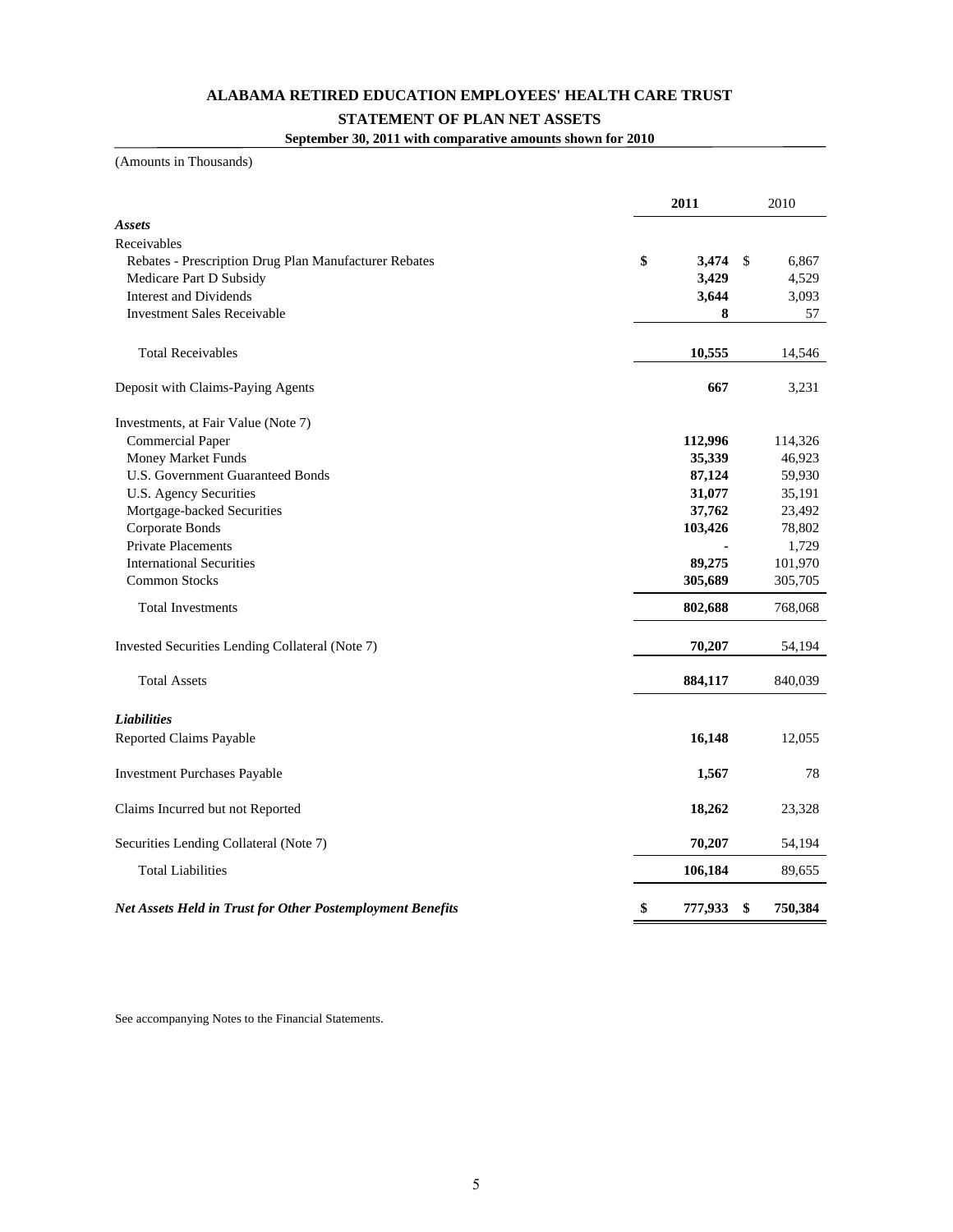# **ALABAMA RETIRED EDUCATION EMPLOYEES' HEALTH CARE TRUST STATEMENT OF CHANGES IN PLAN NET ASSETS**

#### **For the Fiscal Year Ended September 30, 2011 with comparative amounts shown for 2010**

| (Amounts in Thousands)                                            |                 |               |         |
|-------------------------------------------------------------------|-----------------|---------------|---------|
|                                                                   |                 | 2011          | 2010    |
| <b>Additions</b>                                                  |                 |               |         |
| Contributions                                                     |                 |               |         |
| Employee (Note 3)                                                 | \$              | 91,351<br>-\$ | 69,136  |
| Employer (Note 3)                                                 |                 | 265,062       | 331,531 |
| Early Retiree Reinsurance Program                                 |                 | 10,844        |         |
| Medicare Part D Retiree Drug Subsidy                              |                 | 25,075        | 27,959  |
| <b>Total Contributions</b>                                        |                 | 392,332       | 428,626 |
| Investment Income/(Loss) (Note 7)                                 |                 |               |         |
| From Investing Activities                                         |                 |               |         |
| Net (Decrease)/ Increase in Fair Value of Investments             |                 | (12, 814)     | 39,820  |
| <b>Interest and Dividends</b>                                     |                 | 19,739        | 17,937  |
| Total Investment Income from Investing Activities                 |                 | 6,925         | 57,757  |
| <b>From Securities Lending Activities</b>                         |                 |               |         |
| Securities Lending Income                                         |                 | 743           | 434     |
| Less Securities Lending Expenses:                                 |                 |               |         |
| <b>Borrower Rebates</b>                                           |                 | 36            | 125     |
| <b>Management Fees</b>                                            |                 | 174           | 93      |
| <b>Total Securities Lending Expenses</b>                          |                 | 210           | 218     |
| Income from Securities Lending Activities, Net                    |                 | 533           | 216     |
| <b>Total Investment Income</b>                                    |                 | 7,458         | 57,973  |
| <b>Total Additions</b>                                            |                 | 399,790       | 486,599 |
| <b>Deductions</b>                                                 |                 |               |         |
| <b>Benefits</b>                                                   |                 | 372,241       | 406,219 |
| <b>Total Deductions</b>                                           |                 | 372,241       | 406,219 |
| <b>Net Increase</b>                                               |                 | 27,549        | 80,380  |
| <b>Net Assets Held in Trust for Other Postemployment Benefits</b> |                 |               |         |
| Beginning of Year                                                 |                 | 750,384       | 670,004 |
| <b>End of Year</b>                                                | $\overline{\$}$ | 777,933<br>\$ | 750,384 |

See accompanying Notes to the Financial Statements.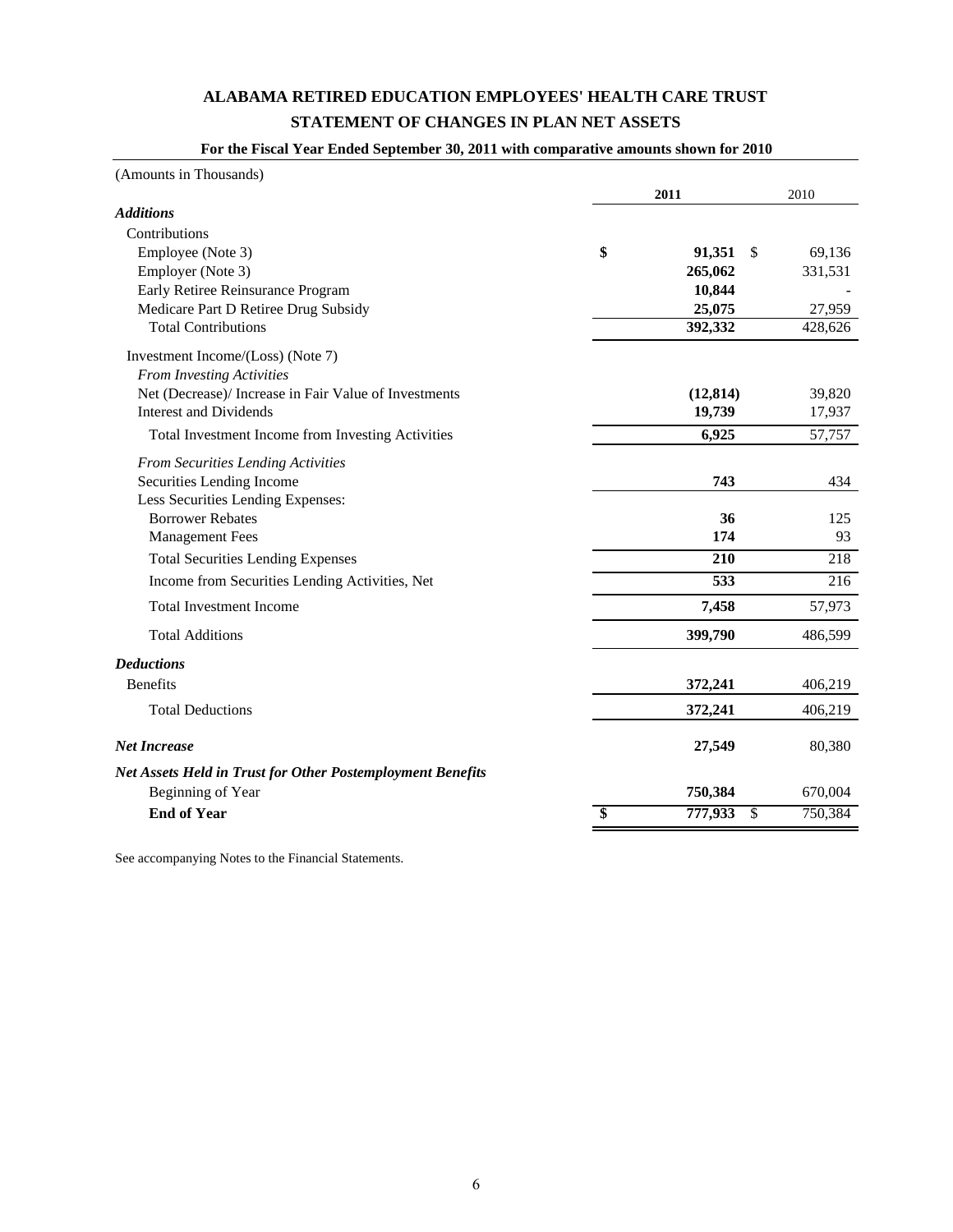## **1) Plan Description**

The Alabama Retired Education Employees' Health Care Trust (the Trust) is a cost-sharing multipleemployer defined benefit healthcare plan. The Trust was established in 2007 under the provisions of Act 2007-16. Constitutional amendment 798 provides further legal authority to the Trust as an irrevocable trust. The assets of the Trust may not be used for any purpose other than to acquire permitted investments, pay administrative expenses and provide post-employment health care benefits to or for retired employees and their dependents. The Legislature has no authority or power to appropriate the assets of the Trust. The responsibility for the general administration and operations of the Trust is vested with the Public Education Employees' Health Insurance Board (the Board). *Code of Alabama 1975*, Section 16-25A-4 provides the Board with the authority to amend the benefit provisions in order to provide reasonable assurance of stability in future years for the plan.

The Trust administers healthcare benefits to the retirees of state and local educational institutions. Active and retiree health insurance benefits are paid through the Public Education Employees' Health Insurance Fund (the PEEHIF). The PEEHIF was established in 1983 under the provisions of Act 83-455 of the Alabama Legislature to provide a uniform plan of health insurance for employees and retired employees of state and local educational institutions which provide instruction at any combination of grades K-14 (collectively eligible employees), and to provide a method for funding the benefits related to the plan. The four-year universities are eligible and may elect to participate in the plan. At this time, Jacksonville State is the only university with active and retired members that has elected to participate in the plan. Responsibility for the establishment of the health insurance plan and its general administration and operations is vested in the Board. The Board is a body corporate for purposes of management of the health insurance plan. The Board periodically reviews the funds available in the PEEHIF and determines if excess funds are available. If excess funds are determined to be available in the PEEHIF, the Board authorizes a transfer of funds from the PEEHIF to the Trust. All assets of the PEEHIF are held in trust for payment of health insurance benefits

In order to comply with the reporting requirements as set out in GASB Statement 43, Financial Reporting for Postemployment Benefit Plans Other Than Pension Plans, the contributions (employer, plan member, Medicare Part D Retiree Drug Subsidy, and a portion of the Early Retiree Reinsurance Reimbursement) and benefit payments related to retirees that are processed through the PEEHIF are segregated from the PEEHIF and reported as part of the Trust.

As of September 30, 2011, there were 185 participating employers and 12 participating universities, and as of the latest actuarial valuation, there were 209,004 active members and retiree participants. In accordance with the Governmental Accounting Standards Board (GASB), the Trust is considered a component unit of the State of Alabama (the "State") and is included in the State's *Comprehensive Annual Financial Report*.

The Public Education Employees' Health Insurance Plan (PEEHIP) offers a basic hospital/medical plan that provides basic medical coverage for up to 365 days of care during each hospital confinement. The basic hospital/medical plan also provides for physicians' benefits, outpatient care, prescription drugs, and mental health benefits. Major medical benefits under the basic hospital/medical plan are subject to a lifetime contract maximum of \$1,000,000 for each covered individual.

Plan members also can enroll in a health maintenance organization (HMO) in lieu of the basic hospital/medical plan. The HMO generally provides the same coverage as the basic hospital/medical plan.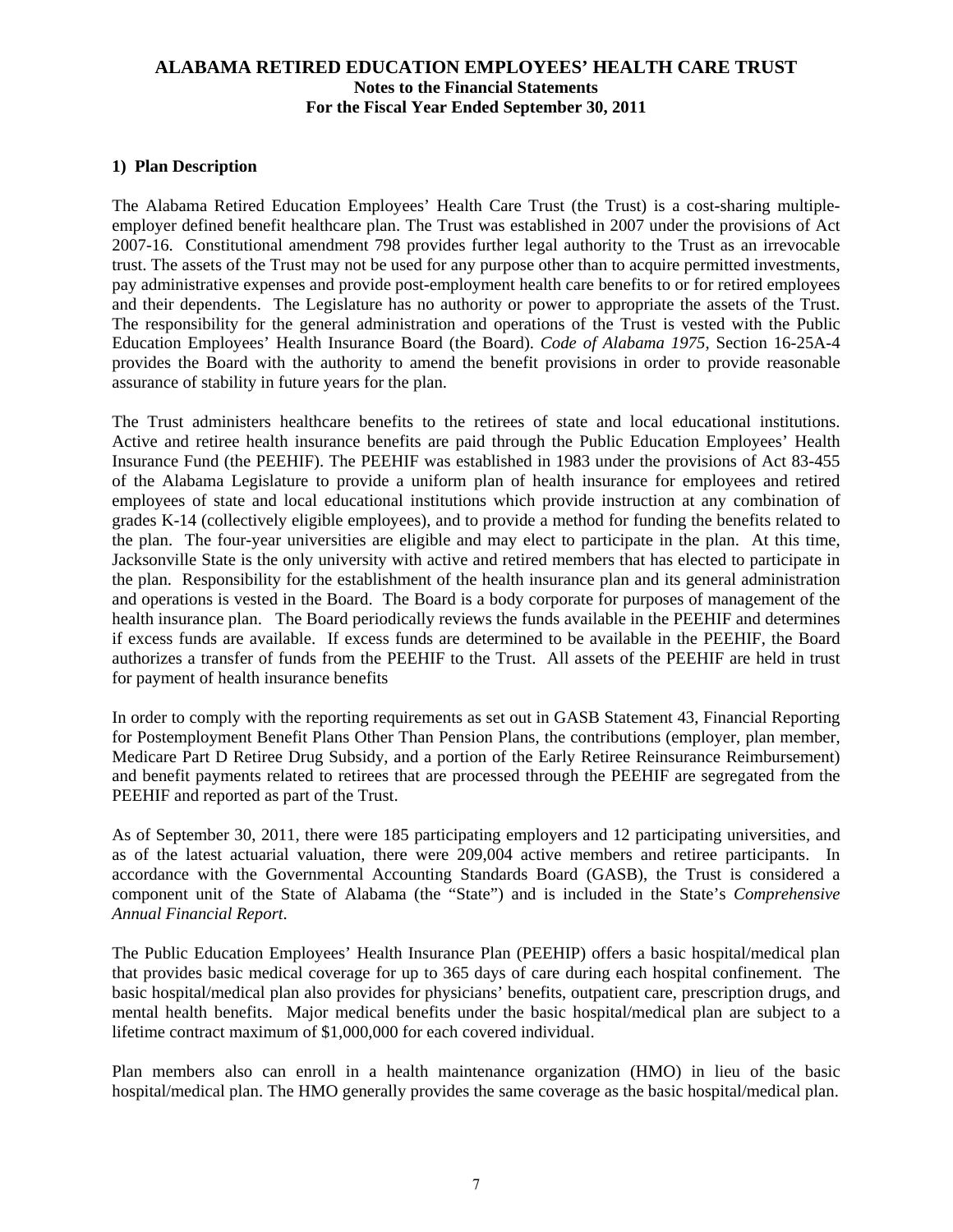## **1) Plan Description, continued**

Optional plans which may be selected in addition to or in lieu of the basic hospital/medical plan or HMO include: Hospital Indemnity, Cancer, Dental, and Vision. The Hospital Indemnity Plan provides a per day benefit for hospital confinement, maternity, intensive care, cancer and convalescent care. The Cancer Plan provides a per day benefit for each hospital confinement related to cancer only. The Dental Plan covers diagnostic and preventive services as well as basic and major services based on reasonable and customary charges up to \$1,000 per year per person with dependent coverage (\$1,250 per year per person with employee coverage only). The Vision Plan covers annual eye examinations as well as the cost of either eyeglasses or contact lenses.

Act 2004-646 allows PEEHIP members to enroll in a supplemental coverage plan in lieu of coverage in the PEEHIP Hospital/Medical or HMO plans. The supplemental coverage plan provides secondary benefits to the member's primary coverage provided by another employer. Active and non-Medicare retiree members and their eligible dependents are eligible to participate in the PEEHIP Supplemental Coverage Plan. There is no premium. However the supplemental plan cannot be used as a supplement to the PEEHIP hospital/medical plan or state or local governmental plans administered by the State Employees' Insurance Board.

The Teachers' Retirement System of Alabama (TRS) has been appointed as the administrator of the PEEHIF and, consequently, serves as the administrator of the Trust.

#### **2) Summary of Significant Accounting Policies**

#### **A. Basis of Accounting**

The Trust is considered an "other post-employment benefit" plan financial statements are prepared using the accrual basis of accounting. Plan member contributions are recognized in the period in which contributions are due. Employer contributions are recognized when due pursuant to plan requirements. Benefits are recognized when due and payable in accordance with the terms of the plan.

#### **B. Cash**

Cash consists of deposits held by the State Treasurer in the Trust's name. Deposits are entirely insured by Federal depository insurance or protected under the Security for Alabama Funds Enhancement (SAFE) Program. The *Code of Alabama 1975* requires all State organizations to participate in the SAFE Program. The SAFE Program is a multiple financial institution collateral pool. The SAFE Program requires all public funds to be deposited in a financial institution designated by the State Treasurer as a qualified public depository. Each qualified public depository is required to pledge collateral in accordance with the rules established by the SAFE Board of Directors. In the event that a qualified public depository defaults or becomes insolvent and the pledged collateral is insufficient to satisfy the claims of public depositors, the *Code of Alabama 1975, Section 41-14A-9(3)* authorizes the State Treasurer to make assessments against the other qualified public depositories in the pool so that there will be no loss of public funds.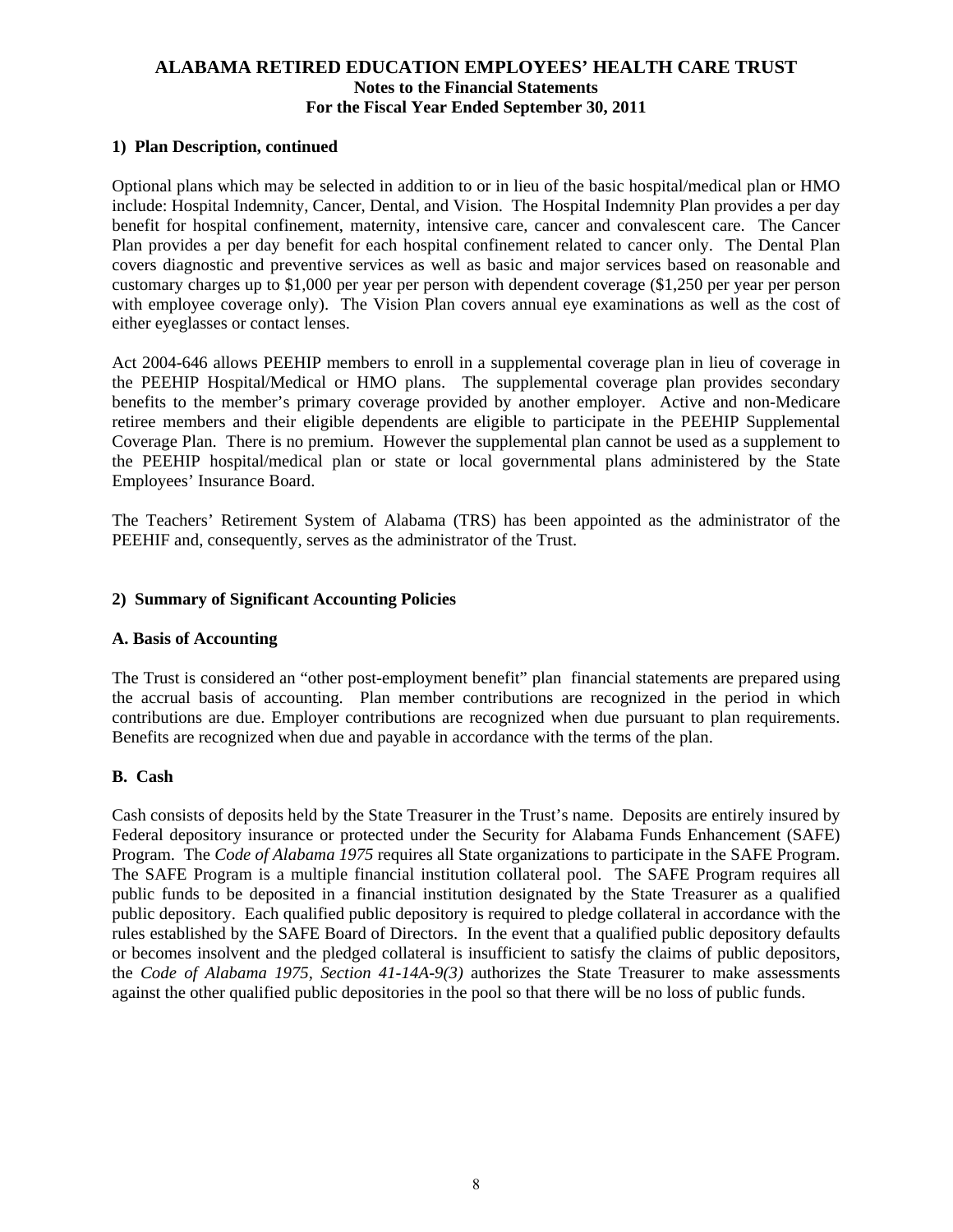## **C. Investments**

The Trustees of the Trust have full power to invest and reinvest funds of the Trust in accordance with the Prudent Person Rule: "with the care, skill, prudence, and diligence under the circumstances then prevailing that a prudent man acting in a like capacity and familiar with such matters would use in the conduct of an enterprise of a like character and with like aims." The Trust will be governed by this Investment Policy Statement and by other applicable legislated restrictions.

It is the objective of the Trustees that funds be invested in such a manner as to maximize the total return of the Trust within prudent risk parameters. The Trustees have elected to have the Trust invested by the Investment Staff of the Teachers' Retirement System of Alabama under the direction of the System's Secretary-Treasurer. A performance evaluation of the Trust is submitted to the Trustees on a semi-annual basis.

All plan assets are carried at fair value except short-term investments which are reported at cost, which approximates fair value. Securities traded on national or international exchanges are valued at the last reported sales price at current exchange rates. Mortgage-backed securities are reported based on estimated future principal and interest payments discounted at the prevailing interest rate for similar instruments. Generally, private placements are valued based on the selling price of similar investments sold in the open market. In those instances where there are no similar investments sold in the open market, an appraisal is performed to determine the fair value of the private placements.

## **D. Use of Estimates**

The preparation of financial statements in conformity with generally accepted accounting principles requires management to make estimates and assumptions that affect the reported amounts and disclosures in the financial statements. Actual results may differ from these estimates.

## **E. Medicare Part D Retiree Drug Subsidy**

Medicare Part D reimbursements are the result of PEEHIP continuing prescription drug coverage for Medicare beneficiaries and qualifying for the Medicare Part D Retiree Drug subsidy.

## **F. Early Retiree Reinsurance Program Reimbursement**

The PEEHIF received funds during fiscal year 2011 from its participation in the Early Retiree Reinsurance Program (ERRP) which was established as part of the Patient Protection and Affordable Care Act. ERRP is a temporary program whereby Congress has appropriated \$5 billion to provide reimbursements to sponsors for 80% of the claims costs associated with providing health coverage to qualifying early retirees under the age of 65 (and their eligible dependents). While funds can only be received for the claims of qualifying early retirees (and dependents), reimbursements can be used for all plan participants, therefore, a portion of the reimbursements has been allocated to retired members and reported in the Alabama Retired Education Employees' Health Care Trust.

## **G. Unpaid Claims Liability**

Claims liabilities are established based on the actual cost of claims reported but not settled and estimates of claims that have been incurred but not reported. Actual claims costs ultimately incurred may vary from estimated claims liabilities should the nature and frequency of actual claims vary from historical claims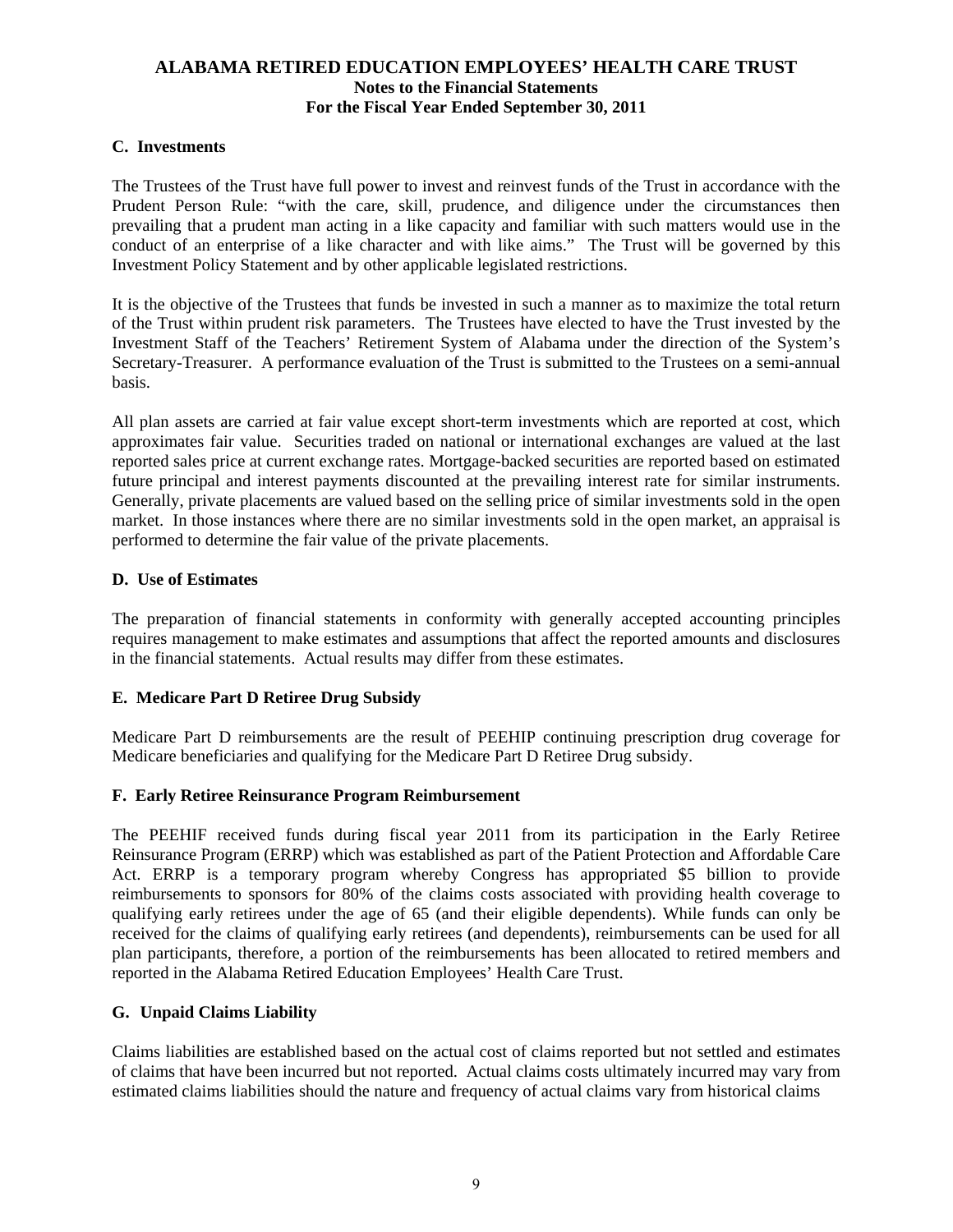## **G. Unpaid Claims Liability, continued**

experience on which the estimates are based. Adjustments to claims liabilities are charged to expense in the periods in which they are made. Unpaid claims liabilities are material estimates that are particularly susceptible to changes in the near term. Management believes the liabilities established for unpaid claims at September 30, 2011, are adequate to cover the ultimate net cost of claims, but the liabilities are necessarily based on estimates and accordingly, the amount ultimately paid will be more or less than such estimates.

## **3) Contributions**

*Code of Alabama*, Section 16-25A-8 provides the authority to set the contribution requirements for plan members and employers. The code section provides the Board explicit authority to set the plan member contribution rate. Additionally, the code section requires that on or before January 1 preceding each regular meeting of the Legislature, the Board shall certify to the Governor and the Legislature the amount or amounts necessary to fund coverage for benefits for the following fiscal year for employees and retired employees as a monthly premium per active member per month. The Legislature then sets the premium rate in the annual appropriation bill.

*Code of Alabama*, Section, 16-25A-8.1 provides that the Board shall set forth the employer contribution to the health insurance premium for each retiree class. For employees who retire other than for disability after September 30, 2005, the employer contribution of the health insurance premium set forth by the board for each retiree class shall be reduced by 2% for each year of service less than 25 and increased by 2% percent for each year of service over 25 subject to adjustment by the board for changes in Medicare premium costs required to be paid by a retiree. During the 2011 fiscal year, the Alabama Legislature signed into law Act 2011-704 which modified the existing retiree sliding scale. The new law requires employees who retire after December 31, 2011 with less than 25 years of service to pay 4% of the employer share for each year under 25 years of service (years of service premium). The new law also requires employees who retire before becoming Medicare eligible to pay 1% of the employer share for each year less than 65 (age premium) and to pay the net difference between the active employee subsidy and the non-Medicare eligible retiree subsidy (subsidy premium).

Each year, the State specifies the amount (the employer rate) that participating school systems must contribute monthly for each active employee. The fiscal year 2011 rate was \$752 per active participant per month. Approximately 26.45% of the employer contributions are used to assist in funding retiree benefit payments. In addition to the employer payments each month, the employee pays certain premium amounts. Participants should refer to the PEEHIP's contracts for a more complete description of the PEEHIP's provisions. During fiscal year 2003, the Legislature passed Act 2003-473 (effective October 1, 2003) which requires universities that do not participate in PEEHIP to pay the health insurance costs of their university retirees to the PEEHIF.

The monthly employer premium established by the Legislature in the 2011 Budget was paid in accordance with the recommendation by the PEEHIP management. The recommendation was based on the determination made by the third party actuary.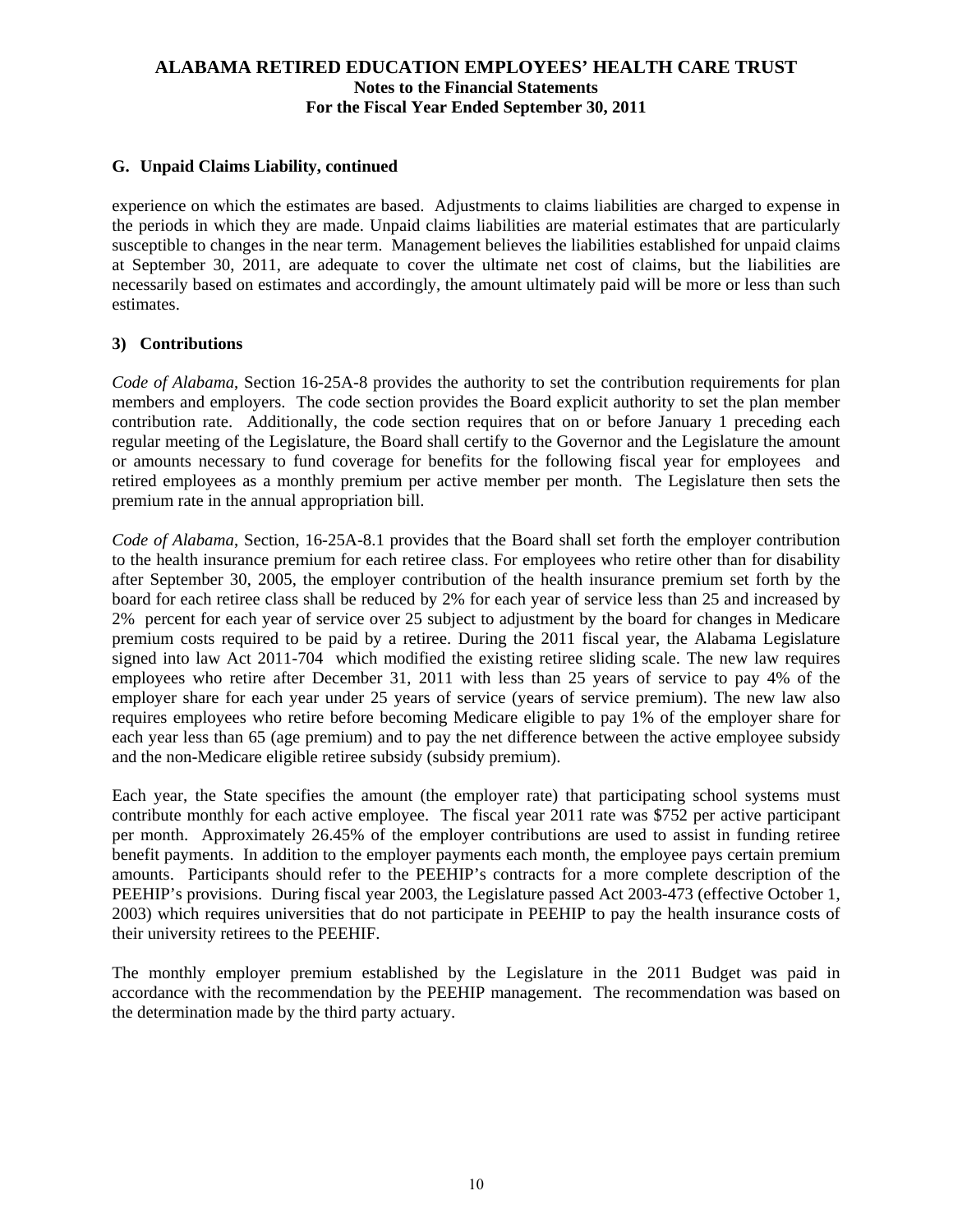## **3) Contributions, continued**

Required monthly contribution rates for FY2010-11 are as follows:

### *Retired Member Rates*

-Individual Coverage/Non-Medicare Eligible – \$ 146.00

-Family Coverage/Non-Medicare Eligible Retired Member and Non-Medicare Eligible

Dependent(s) - \$381.00

-Family Coverage/Non-Medicare Eligible Retired Member and Dependent Medicare Eligible - \$245.00 -Individual Coverage/Medicare Eligible Retired Member - \$10.00

-Family Coverage/Medicare Eligible Retired Member and Non-Medicare Eligible Dependent(s) - \$245.00

-Family Coverage/Medicare Eligible Retired Member and Dependent Medicare Eligible - \$109.00

- -For employees that retire other than for disability, for each year under 25 years of service, the retiree pays two percent of the employer premium and for each year over 25 years of service, the retiree premium is reduced by two percent of the employer premium.
- -Tobacco surcharge \$27.00 per month
- -PEEHIP Supplemental Plan \$0

-Optional Plans (Hospital Indemnity, Cancer, Dental, Vision) – up to two optional plans can be taken by retirees at no cost if the retiree is not also taking one of the Hospital Medical Plans. The combining allocation program is being phased out over three years beginning October 1, 2010. When a couple combines allocations, they are required to use both allocations to pay for the PEEHIP Hospital Medical Plan and cannot use one of the allocations towards the Optional Plans. They can purchase the Optional Plans at the normal monthly rate of \$38.00 or \$45.00 for family dental.

## *Surviving Spouse Rates*

- -Surviving Spouse Non-Medicare Eligible \$ 701.00
- -Surviving Spouse Non-Medicare Eligible and Dependent Non-Medicare Eligible \$890.00
- -Surviving Spouse Non-Medicare Eligible and Dependent Medicare Eligible \$859.00
- -Surviving Spouse Medicare Eligible \$369.00
- -Surviving Spouse Medicare Eligible and Dependent Non-Medicare Eligible \$558.00

-Surviving Spouse Medicare Eligible and Dependent Medicare Eligible - \$527.00

## **4) Funding Status and Funding Progress**

As of the most recent actuarial valuation, the funded status of the plan was as follows:

#### **FUNDED STATUS (Amounts in Thousands)**

|                            |                        |                                       |                     |               |                        | UAAL as a                                   |
|----------------------------|------------------------|---------------------------------------|---------------------|---------------|------------------------|---------------------------------------------|
|                            |                        |                                       |                     | <b>Funded</b> |                        | Percentage of                               |
| <b>Actuarial Valuation</b> | <b>Actuarial Value</b> | <b>Actuarial Accrued</b>              | <b>Unfunded AAL</b> | Ratio (% )    | <b>Covered Pavroll</b> | <b>Covered Pavroll</b>                      |
| Date                       | of Assets              | <b>Liability (AAL) <math>\</math></b> | $(UAAL)$ (b-a)      | (a/b)         | C)                     | $(\mathbf{b}\text{-}\mathbf{a})/\mathbf{c}$ |
| $09/30/2010$ \$            | 750,384                | 11.584.965 \$                         | 10.834.581          | $6.5\%$ \$    | 6.183.204              | 175.2%                                      |
| $0.75 + 1.177 + 0.71$      |                        |                                       |                     |               |                        |                                             |

**UAAL as a** 

§ Projected Unit Credit

The required schedule of funding progress immediately following the notes to the financial statements presents multi-year trend information about whether the actuarial value of plan assets is increasing or decreasing over time relative to the actuarial accrued liability for benefits.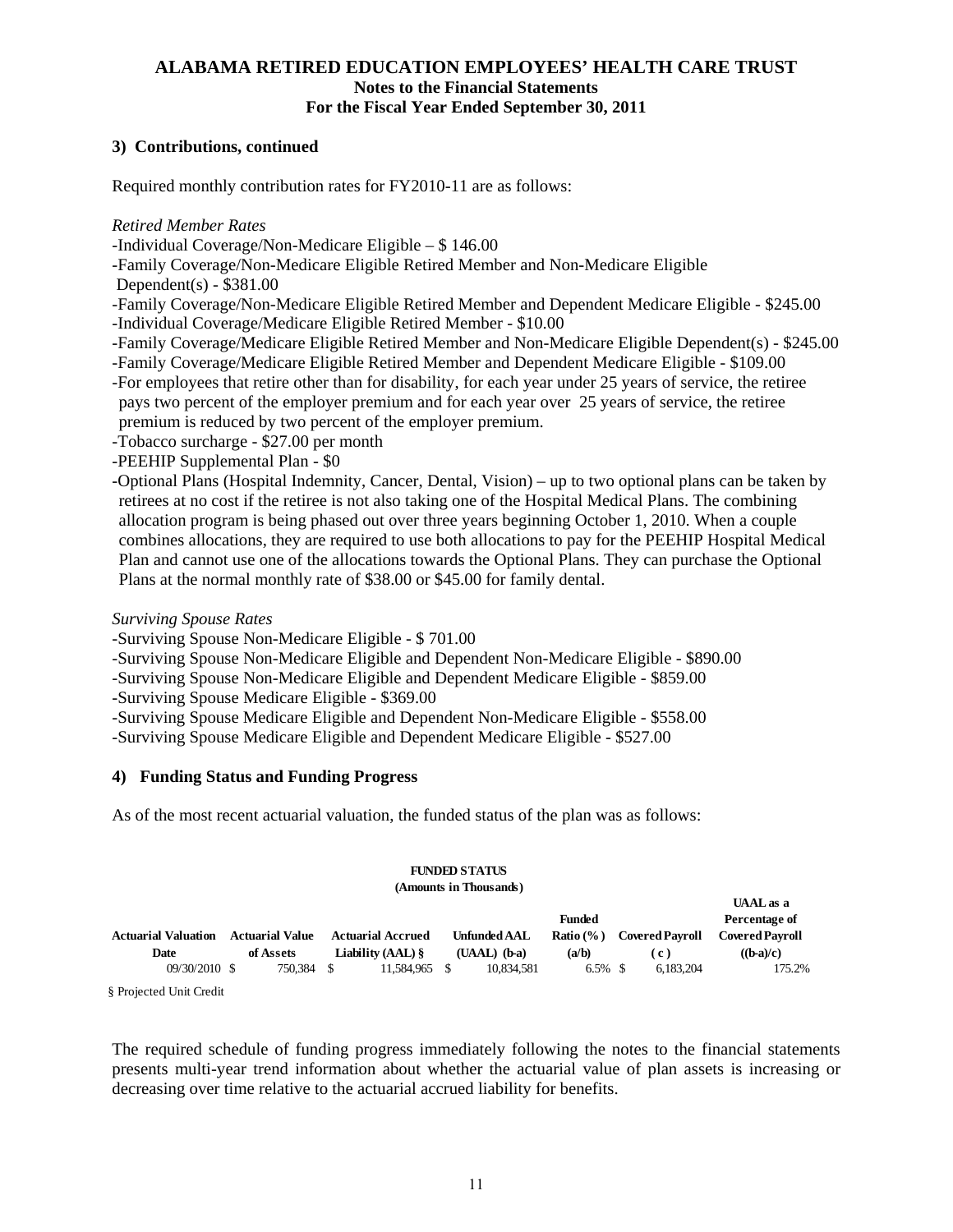#### **5) Actuarial Method and Assumptions**

The projection of future benefit payments for an ongoing plan involves estimates of the value of reported amounts and assumptions about the probability of occurrence of events far into the future. Therefore, the actuarially determined amounts are subject to continual revision as actual results are compared to past expectations and new estimates are made about the future. The actuarial calculations are based on the benefits provided under the terms of the plan in effect at the time of each valuation and on the pattern of sharing of costs between the employer and plan members to that point. The valuation does not anticipate future changes in the pattern of sharing of costs between employers and plan members. The methods and assumptions used include techniques that are designed to reduce the effects of short-term volatility in actuarial accrued liabilities, consistent with the long-term perspective of the calculations. Information related to the most recent actuarial valuation, including the actuarial method and assumptions was as follows:

| <b>Valuation Date</b>         | 9/30/2010                  |
|-------------------------------|----------------------------|
| Actuarial Cost Method         | Projected Unit Credit      |
| <b>Amortization Method</b>    | Level percent of pay, open |
| Remaining Amortization Period | 30 years                   |
| <b>Asset Valuation Method</b> | Market Value of Assets     |
| <b>Actuarial Assumptions:</b> |                            |
| Investment Rate of Return*    | 5.00%                      |
| Medical Cost Trend Rate*      |                            |
| Pre-Medicare                  | 10.50%                     |
| Medicare Eligible             | 8.50%                      |
| <b>Ultimate Trend Rate</b>    |                            |
| Pre-Medicare                  | 5.00%                      |
| Medicare Eligible             | 5.00%                      |
| Year of Ultimate Trend Rate   | 2017                       |
| Dental Trend Rate             | 5.00%                      |
| * Includes inflation at 4.50% |                            |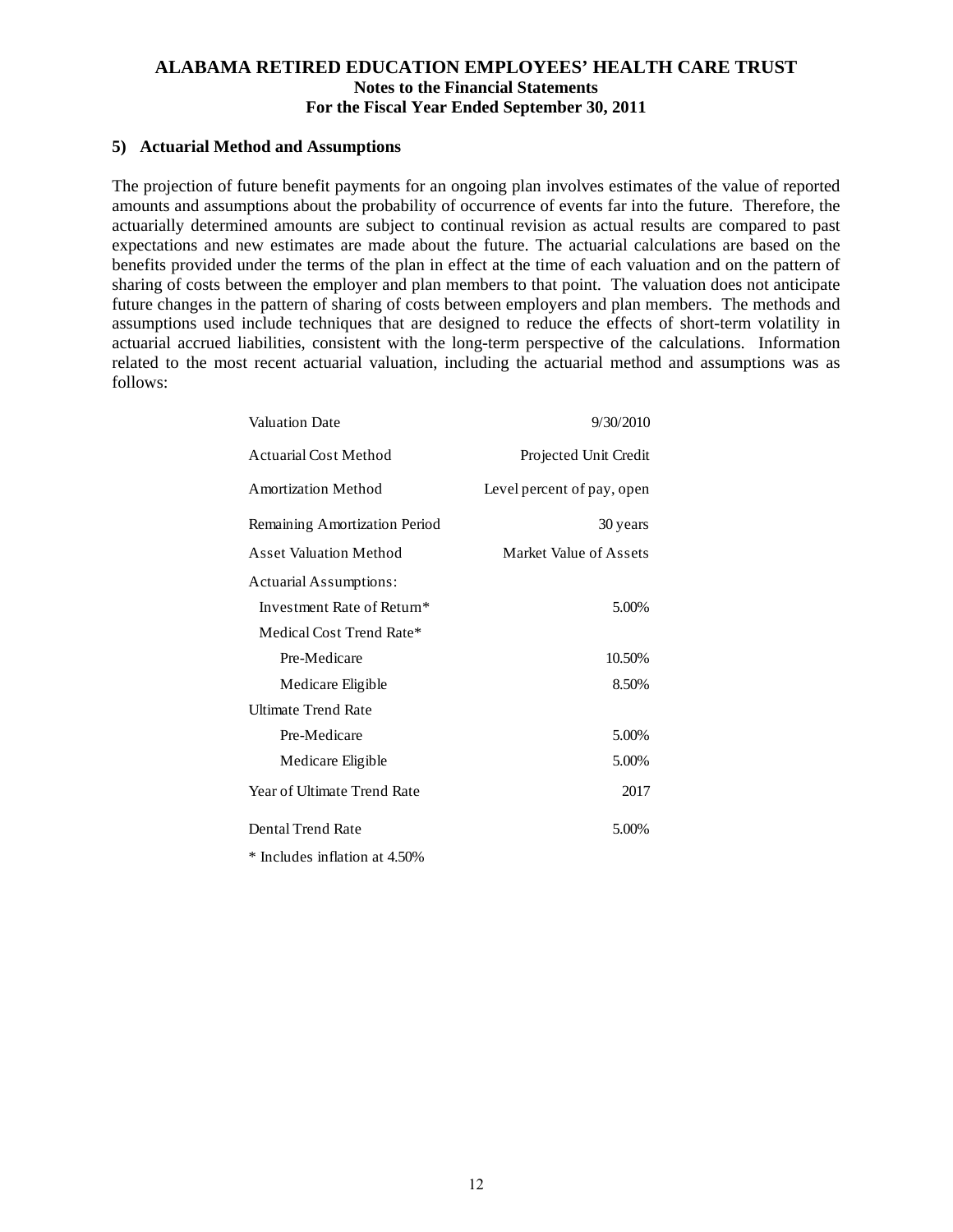#### **6) Contract Administrators**

 Blue Cross and Blue Shield of Alabama (BCBS), under contract with the Board, administered medical claims incurred in accordance with the plan. The BCBS administrative fee was \$10.45 per month per contract.

MedImpact, under contract with the Board, administered claims under the prescription drug plan. The MedImpact administrative fee was \$0.75 per prescription.

Southland Benefit Solutions, LLC (Southland) under contract with the Board, administered claims under the optional plans. The PEEHIF paid Southland an amount equal to covered charges plus processing fees. The processing fees per month per contract were \$0.75 for Group Hospital Indemnity, \$0.61 for Group Cancer, \$1.08 for Group Vision, and \$1.40 for Group Dental.

#### **7) Investments**

#### **A. Investment Risks**

Investments are subject to certain types of risks, including interest rate risk, custodial credit risk, credit quality risk, and foreign currency risk. The following describes those risks:

Interest Rate Risk – The fair value of fixed-maturity investments fluctuate in response to changes in market interest rates. Increases in prevailing interest rates generally translate into decreases in fair value of those instruments. The fair value of interest sensitive instruments may also be affected by the creditworthiness of the issuer, prepayment options, relative values of alternative investments, and other general market conditions. Certain fixed maturity investments have call provisions that could result in shorter maturity periods.

Custodial Credit Risk – For an investment, custodial credit risk is the risk that an entity will not be able to recover the value of its investments or collateral securities that are in the possession of an outside party if the counterparty fails. The Trust's custodial credit risk policy requires the custodial agent to hold or direct its agents or subcustodians to hold, for the account of the Trust all securities and other non-cash property other than securities in the Federal Reserve book-entry system, in a clearing agency which acts as a securities depository, or in another book-entry system. The Trust's safekeeping agent holds all investments of the Trust in the Trust's name except for securities in the Securities Lending Program.

Credit Quality – Nationally recognized statistical rating organizations provide ratings of debt securities quality based on a variety of factors, such as the financial condition of the issuers, which provide investors with some idea of the issuer's ability to meet its obligations. Domestic fixed-maturity investments may consist of rated or non-rated securities. International fixed-maturity investments may consist of securities with a rating of at least A by one of the principal rating agencies at the time of purchase or acquisition, except that up to 2% of the fair value of the Fund's total portfolio may be invested in obligations of sovereign countries with a rating of BBB or BAA at the time of purchase. The Trust may hedge against the possible adverse effects of currency fluctuations on the Trust's portfolio of international fixed income obligations when it is considered appropriate. Short-term investments may consist of commercial paper rated at least A-2 and/or P-2, repurchase agreements, short-term U.S. securities, and other money market investments.

Foreign Currency Risk – The risk that changes in exchange rates will adversely affect the fair value of an investment. The Trust may hedge against the possible adverse effects of currency fluctuations on the portfolio when it is considered appropriate.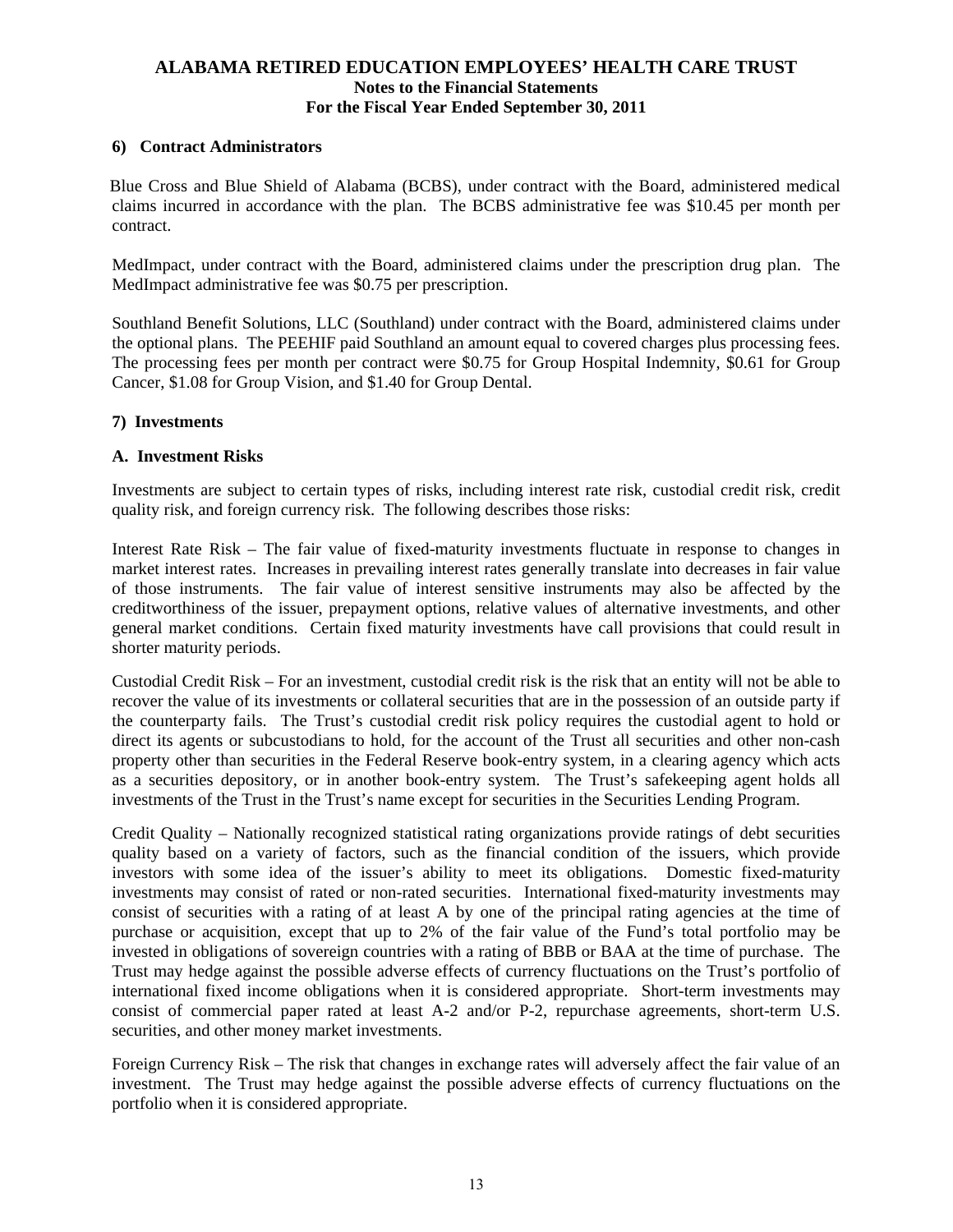## **A. Investment Risks, continued**

Concentration of Credit Risk – The investment policies limit the aggregate amount that can be invested in each class of investments. The asset allocation decisions are determined by the set limits along with the following three factors:

- 1) The actuarial projected liability stream of benefits and their cost
- 2) The perception of the prospective risks and returns of eligible asset classes
- 3) Judgments regarding future economic and financial conditions

The policy limits are as follows:

- Domestic Fixed Income Limited to 50% of the fair value of the aggregate portfolio for the Trust.
- International Fixed Income Limited to 10% of the fair value of the Trust's total portfolio.
- Domestic Equity Limited to 65% of the fair value of the Trust's aggregate portfolio.
- International Equity The aggregate fair value of international equities is limited to  $25\%$  of the aggregate fair value of the Trust's total portfolio. Also, the Trust may not purchase or hold more than 5% of any class of the outstanding stock of a company.
- Real Estate Limited to 15% of the fair value of the Trust's portfolio.
- Alternative Investments (mezzanine financing, LBO's, venture capital, limited partnerships, futures, commodities and derivative investments) – Limited to 5% of the book value of the Trust's aggregate portfolio.
- Short-term Investments Limited to 20% of the fair value of the Trust's aggregate portfolio in order to maintain adequate liquidity for payment of member health care benefits.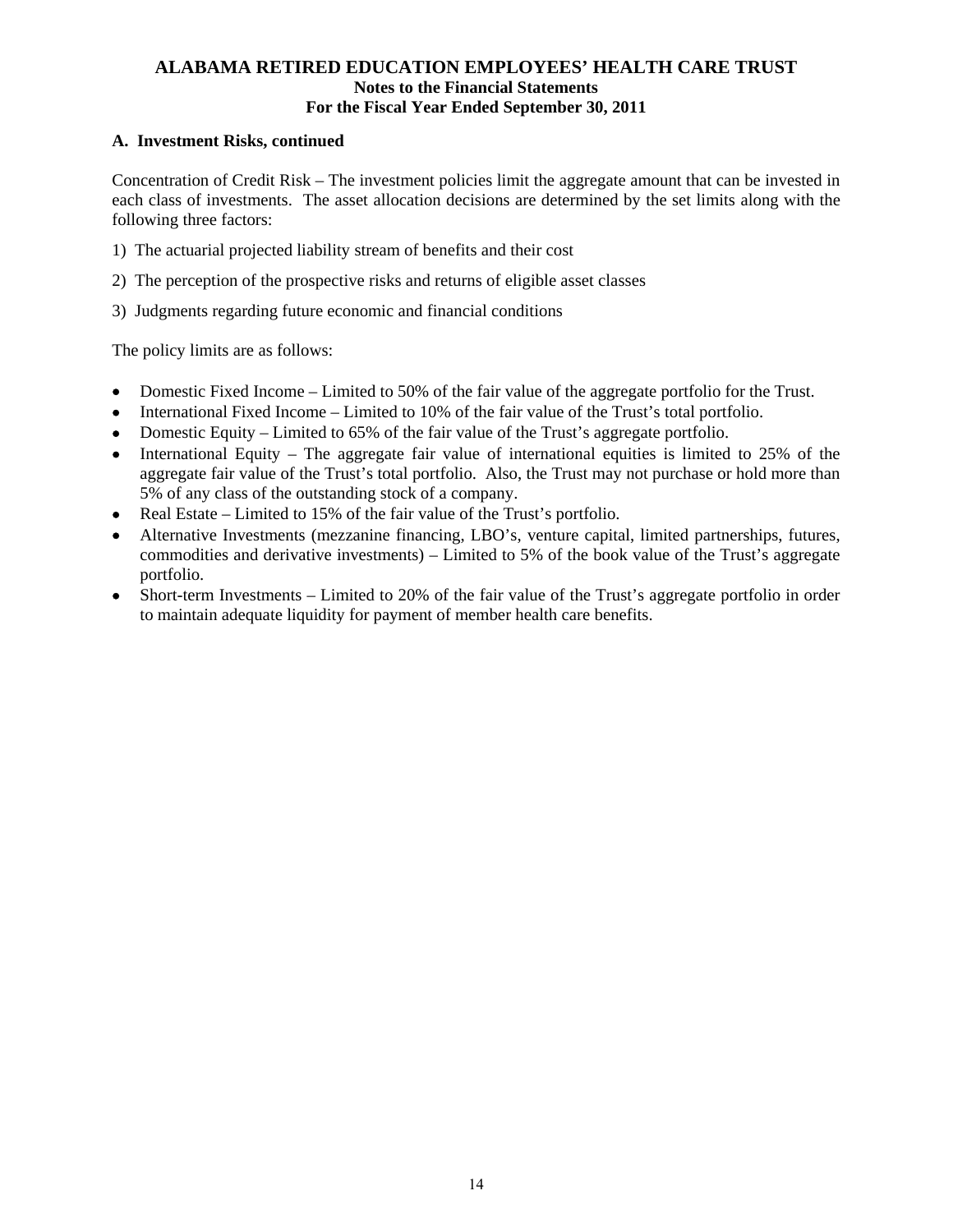## **7) Investments, continued**

The following table provides information as of September 30, 2011, concerning the fair value of investments and interest rate risk:

|                                                          |    |             |  | <b>INVESTMENTS</b> |    |         |    |        |           |           |         |
|----------------------------------------------------------|----|-------------|--|--------------------|----|---------|----|--------|-----------|-----------|---------|
| <b>Maturity in Years at Fair Value</b>                   |    |             |  |                    |    |         |    |        |           |           |         |
| (Amounts in Thousands)<br>More Than<br><b>Total Fair</b> |    |             |  |                    |    |         |    |        |           |           |         |
| <b>Type of Investment</b>                                |    | Less Than 1 |  | $1 - 5$            |    | $6-10$  |    | 10     | Value     |           | Cost    |
| <b>Fixed Maturity</b>                                    |    |             |  |                    |    |         |    |        |           |           |         |
| Money Market Funds                                       | \$ | 35,339 \$   |  |                    | \$ |         | \$ |        | \$        | 35,339 \$ | 35,339  |
| Commercial Paper                                         |    | 112,996     |  |                    |    |         |    |        | 112,996   |           | 112,996 |
| U.S Agency                                               |    |             |  | 11,795             |    | 17,459  |    | 1,823  | 31,077    |           | 28,632  |
| U.S. Government Guaranteed                               |    | Ĭ.          |  | 23,110             |    | 53,664  |    | 10,350 | 87,124    |           | 81,495  |
| Corporate Bonds                                          |    | 15,968      |  | 25,802             |    | 44,863  |    | 16,793 | 103,426   |           | 98,323  |
| <b>GNMAs</b>                                             |    |             |  | ÷,                 |    | ÷,      |    | 1,913  | 1,913     |           | 1,776   |
| Collateralized Mortgage Obligations                      |    |             |  |                    |    | 855     |    | 34,994 | 35,849    |           | 34,888  |
| <b>Total Fixed Maturity</b>                              |    | 164,303     |  | 60,707             |    | 116,841 |    | 65,873 | 407,724   |           | 393,449 |
| Equities                                                 |    |             |  |                    |    |         |    |        |           |           |         |
| Domestic                                                 |    |             |  |                    |    |         |    |        | 305,689   |           | 315,012 |
| International                                            |    |             |  |                    |    |         |    |        |           |           |         |
| <b>Emerging Markets</b>                                  |    |             |  |                    |    |         |    |        |           |           |         |
| United Kingdom - Pound Sterling                          |    |             |  |                    |    |         |    |        | 19,807    |           | 24,009  |
| Japan - Yen                                              |    |             |  |                    |    |         |    |        | 20,611    |           | 24,661  |
| France - Euro                                            |    |             |  |                    |    |         |    |        | 7,987     |           | 11,730  |
| Germany - Euro                                           |    |             |  |                    |    |         |    |        | 6,934     |           | 9,719   |
| Switzerland - Franc                                      |    |             |  |                    |    |         |    |        | 7,658     |           | 8,099   |
| Netherlands - Euro                                       |    |             |  |                    |    |         |    |        | 2,293     |           | 3,292   |
| Italy - Euro                                             |    |             |  |                    |    |         |    |        | 2,077     |           | 4,197   |
| Spain - Euro                                             |    |             |  |                    |    |         |    |        | 3,049     |           | 4,717   |
| Australia - Dollar                                       |    |             |  |                    |    |         |    |        | 7,535     |           | 8,361   |
| Singapore - Dollar                                       |    |             |  |                    |    |         |    |        | 1,546     |           | 1,554   |
| Belgium - Euro                                           |    |             |  |                    |    |         |    |        |           | 874       | 1,225   |
| Finland - Euro                                           |    |             |  |                    |    |         |    |        |           | 798       | 1,767   |
| Hong Kong - Dollar                                       |    |             |  |                    |    |         |    |        | 2,384     |           | 2,811   |
| Sweden - Krone                                           |    |             |  |                    |    |         |    |        | 2,553     |           | 2,660   |
| Denmark - Krone                                          |    |             |  |                    |    |         |    |        |           | 881       | 998     |
| Israel - Shekel                                          |    |             |  |                    |    |         |    |        |           | 576       | 756     |
| Portugal - Euro                                          |    |             |  |                    |    |         |    |        |           | 214       | 384     |
| Ireland - Euro                                           |    |             |  |                    |    |         |    |        |           | 215       | $320\,$ |
| Norway - Krone                                           |    |             |  |                    |    |         |    |        |           | 801       | 905     |
| Greece - Euro                                            |    |             |  |                    |    |         |    |        |           | 129       | 545     |
| Austria - Euro                                           |    |             |  |                    |    |         |    |        |           | 263       | 470     |
| New Zealand - Dollar                                     |    |             |  |                    |    |         |    |        |           | 90        | 102     |
| <b>Total International Equities</b>                      |    |             |  |                    |    |         |    |        | 89,275    |           | 113,282 |
| <b>Total Equities</b>                                    |    |             |  |                    |    |         |    |        | 394,964   |           | 428,294 |
| <b>Total Investments</b>                                 |    |             |  |                    |    |         |    |        | \$802,688 | \$        | 821,743 |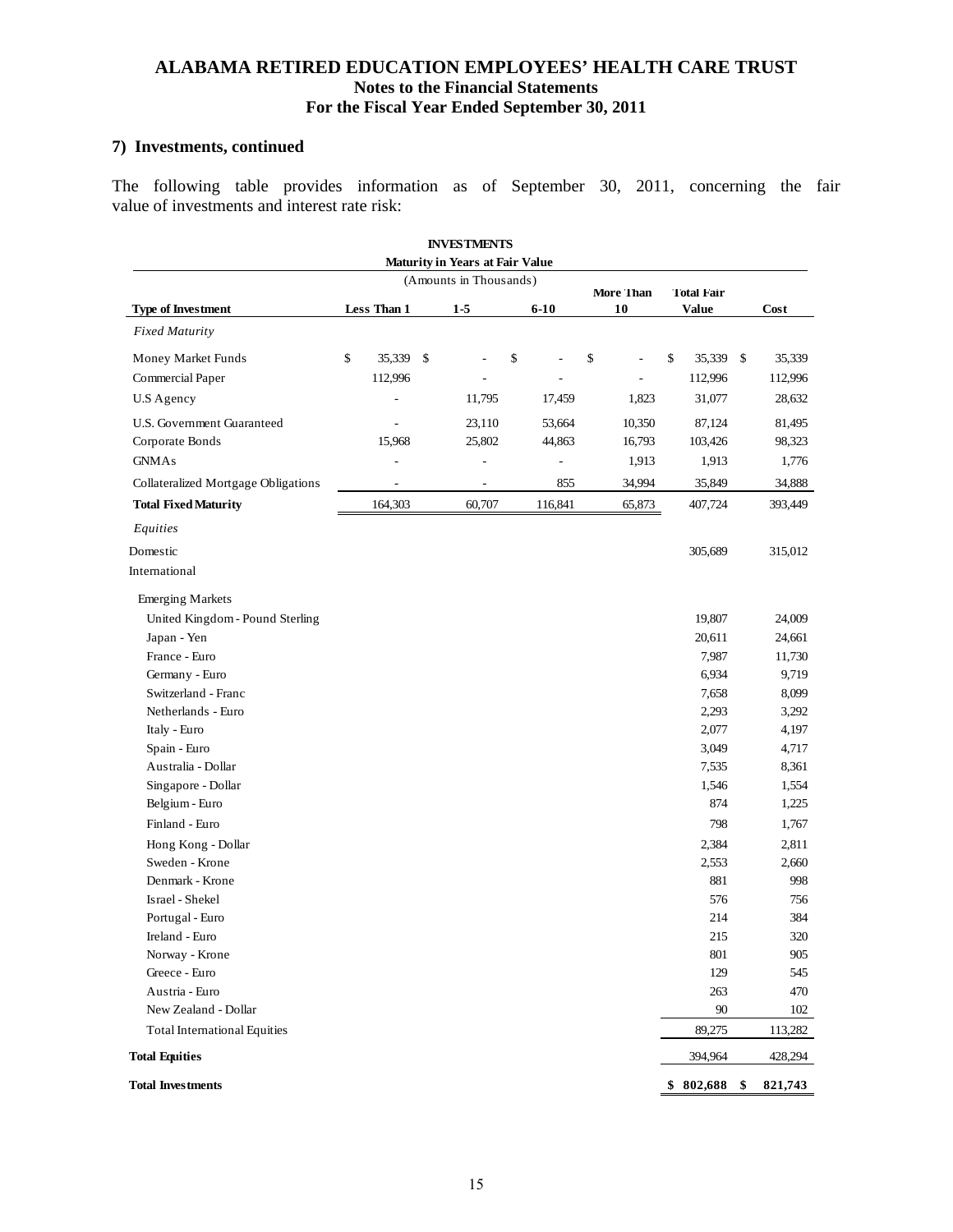#### **7) Investments, continued**

The following table provides information as of September 30, 2011, concerning credit risk:

#### **RATINGS OF FIXED MATURITIES**

(Amounts in Thousands)

|                              |               |               | Fair Value as a            |
|------------------------------|---------------|---------------|----------------------------|
|                              |               |               | <b>Percentage of Total</b> |
|                              | Fair          |               | <b>Fixed Maturity</b>      |
| <b>Moody's Ratings</b>       | <b>Value</b>  | Cost          | <b>Fair Value</b>          |
| Aaa                          | \$<br>57,694  | \$<br>55,300  | 14.15%                     |
| Aa1                          | 7,148         | 6,188         | 1.75                       |
| Aa2                          | 7,353         | 6,833         | 1.80                       |
| Aa3                          | 6,903         | 6,119         | 1.69                       |
| AA (SP)                      | 14,061        | 14,058        | 3.45                       |
| $P-1$                        | 35,339        | 35,339        | 8.67                       |
| $P-2$                        | 112,996       | 112,996       | 27.71                      |
| A <sub>1</sub>               | 7,223         | 7,261         | 1.77                       |
| A2                           | 11,258        | 10,240        | 2.76                       |
| A3                           | 10,582        | 9,575         | 2.60                       |
| A(SP)                        | 405           | 348           | 0.10                       |
| Baa1                         | 19,306        | 17,624        | 4.74                       |
| Baa2                         | 13,521        | 12,273        | 3.32                       |
| Baa3                         | 9,110         | 8,930         | 2.23                       |
| BBB (SP)                     | 379           | 334           | 0.09                       |
| Ba1                          | 1,307         | 1,470         | 0.32                       |
| Ba3                          | 1,667         | 1,748         | 0.41                       |
| Not Rated                    | 2,435         | 3,542         | 0.60                       |
| U.S. Government Guaranteed + | 89,037        | 83,271        | 21.84                      |
| <b>Totals</b>                | \$<br>407,724 | \$<br>393,449 | 100.00%                    |

§ The Moody's ratings are used when available. The Standard & Poor's rating is used when Moody's rating is not available. Standard and Poor's ratings are denoted by (SP). Fixed maturity investments that are not rated are included in the "Not Rated Category".

† Includes GNMA Securities

#### **B. Concentration of Investments**

As of September 30, 2011, the Trust had no securities that constituted more than 5% of the total fair value of investments.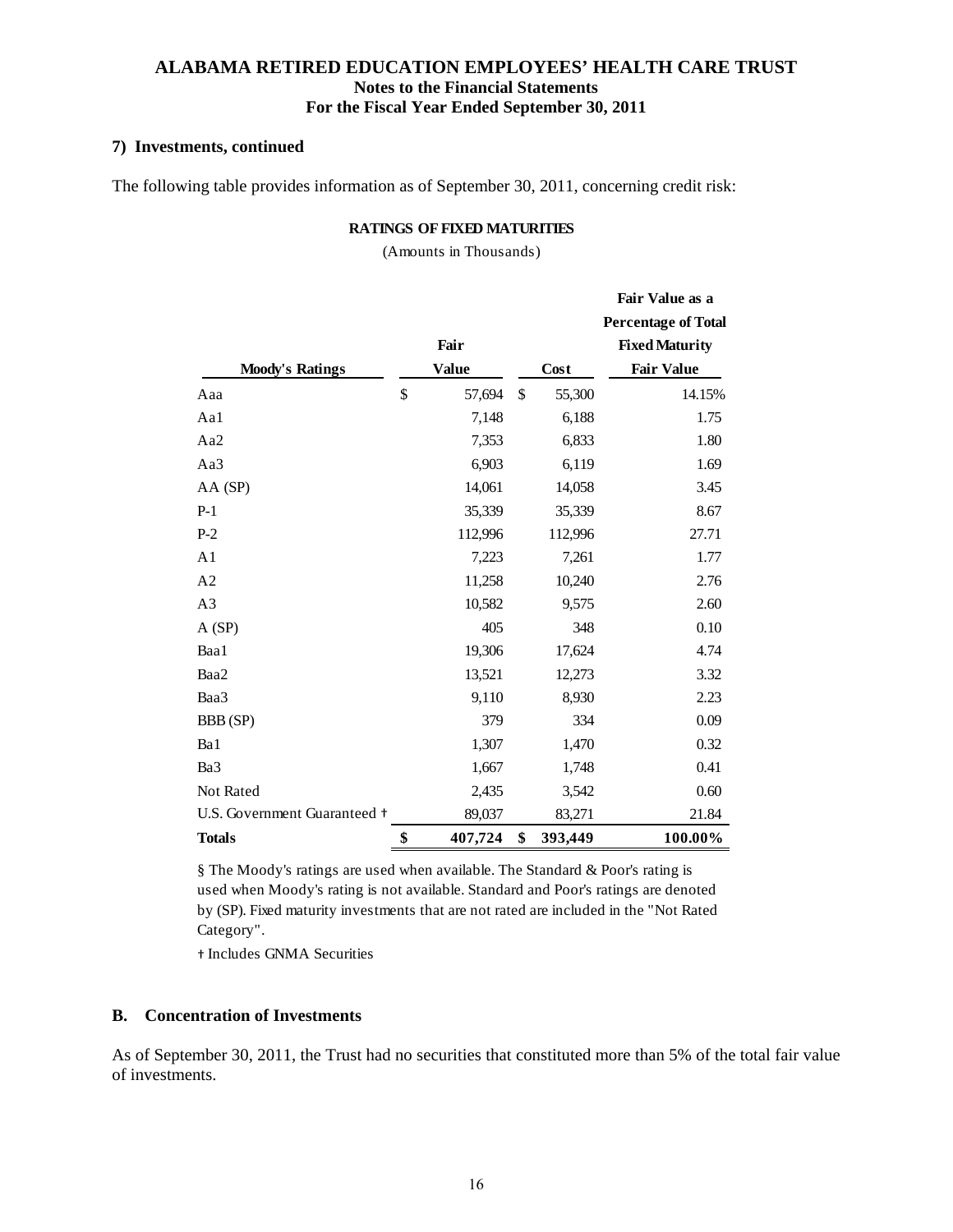### **C. Securities Lending Program**

The Trust is authorized to participate in a securities lending program. The Trust's custodian, State Street Bank and Trust Company (State Street), administers the program. Certain securities from the Trust are loaned to borrowers approved by the Trust for collateral that will be returned for the same security in the future. Approved borrowers of securities provide acceptable collateral in the form of cash (U. S. and foreign currency) and any other assets permissible under Rule 15c3-3 of the Exchange Act of 1934 and U. S. and non U. S. equities and such other collateral as the parties may agree to in writing from time to time. All security loans are open loans and can be terminated on demand by the Trust or borrower. The initial collateral received shall have a value of 102% or 105% of the fair value of the loaned securities depending on the nature of the loaned securities and the collateral received, or such other value, not to be less than 102% of the fair value of the loaned securities, as may be applicable in the jurisdiction in which such loaned securities are customarily traded. Pursuant to the terms of the applicable securities loan agreement, State Street shall, in accordance with State Street's reasonable and customary practices, mark loaned securities and collateral to their fair value each business day based upon the fair value of the collateral and the loaned securities at the close of business, employing the most recently available pricing information and shall receive and deliver collateral in order to maintain the value of the collateral at no less than 100% of the fair value of the loaned securities. The Trust cannot pledge or sell collateral securities received unless the borrower defaults. Cash collateral is invested in the State Street Global Securities Lending Trust (GSLT). Effective December 3, 2010, the collateral fund was restructured, separating the collateral fund into two pools, a liquidity pool and a duration pool. This split allows greater flexibility in managing the available liquidity in the investment in the fund and the outstanding balance of securities on loan.

The following describes the GSLT's guidelines for the liquidity pool. The GSLT's Investment Manager shall maintain the dollar-weighted average maturity of GSLT in a manner that the Investment Manager believes is appropriate to the objective of GSLT; provided, that (i) in no event shall any eligible security be acquired with a remaining legal final maturity (i.e., the date on which principal must be repaid) of greater than 18 months, (ii) the investment manager shall endeavor to maintain a dollar-weighted average maturity of GSLT not to exceed 75 calendar days and (iii) the investment manager shall endeavor to maintain a dollar weighted average maturity to final of GSLT not to exceed 180 calendar days. At the time of purchase (i) all eligible securities with maturities of 13 months or less shall (x) be rated at least A1, P1 or F1 by at least any two of the following nationally recognized statistical rating organizations: Standard & Poor's Corp. ("S&P"), Moody's Investor Services, Inc. ("Moody's"), or Fitch, Inc. ("Fitch"), or (y) be determined by the investment manager to be of comparable quality and (ii) all eligible securities with maturities in excess of 13 months shall (x) be rated at least A-, A3 or A- by at least any two of S  $\&$ P, Moody's or Fitch, or (y) be determined by the investment manager to be of comparable quality. GSLT may invest up to 10% of its assets a time of purchase in commingled vehicles managed by the Trustee or its affiliates that conform to the Investment Policy Guidelines. The GSLT duration pool includes all GSLT asset backed securities (regardless of maturity) and securities of any type with a remaining maturity of 91 days or greater. Each GSLT investor as of December 3, 2010 owned a specified percentage interest in the duration pool which is redeemable only in kind, not in cash. The GSLT duration pool will not make additional investments. As of September 30, 2011, the average term of the loans was 55 days. Cash collateral investments in the GSLT are matured as needed to fulfill loan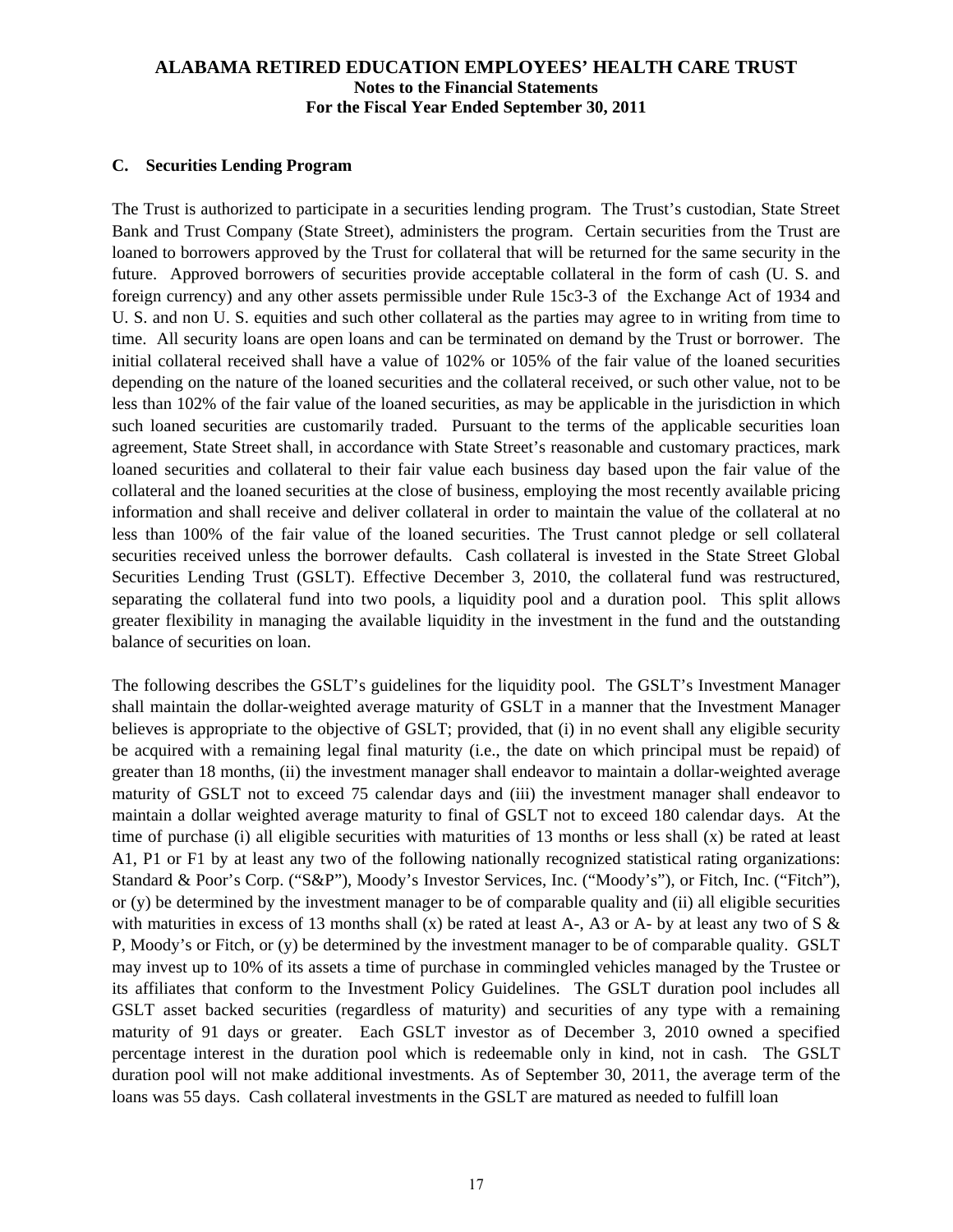## **C. Securities Lending Program, continued**

obligations. There is no direct matching of the maturities of the loans with the investments made with cash collateral.

At September 30, 2011, the fair value of the securities on loan was \$174,989,599. The fair value of the collateral pledged by the borrowers was \$182,323,748. Since the amounts owed by the Trust exceeded the amounts the borrowers owed to the Trust, there was no credit risk exposure as of September 30, 2011. There were no significant violations of legal or contractual provisions, no borrower or lending agent default losses, and no recoveries of prior period losses during the year.

Investments purchased with cash collateral are held by the custodial agent, but not in the name of the Trust. Securities pledged as collateral are held by the custodial agent, but not in the name of the Trust. Letters of credit pledged as collateral are issued by the borrower's bank and are irrevocable. Tri party collateral is held by a third party bank in the name of the custodial agent. State Street, as custodial agent, is authorized to request a third party bank to undertake certain custodial functions in connection with holding of the collateral provided by a borrower.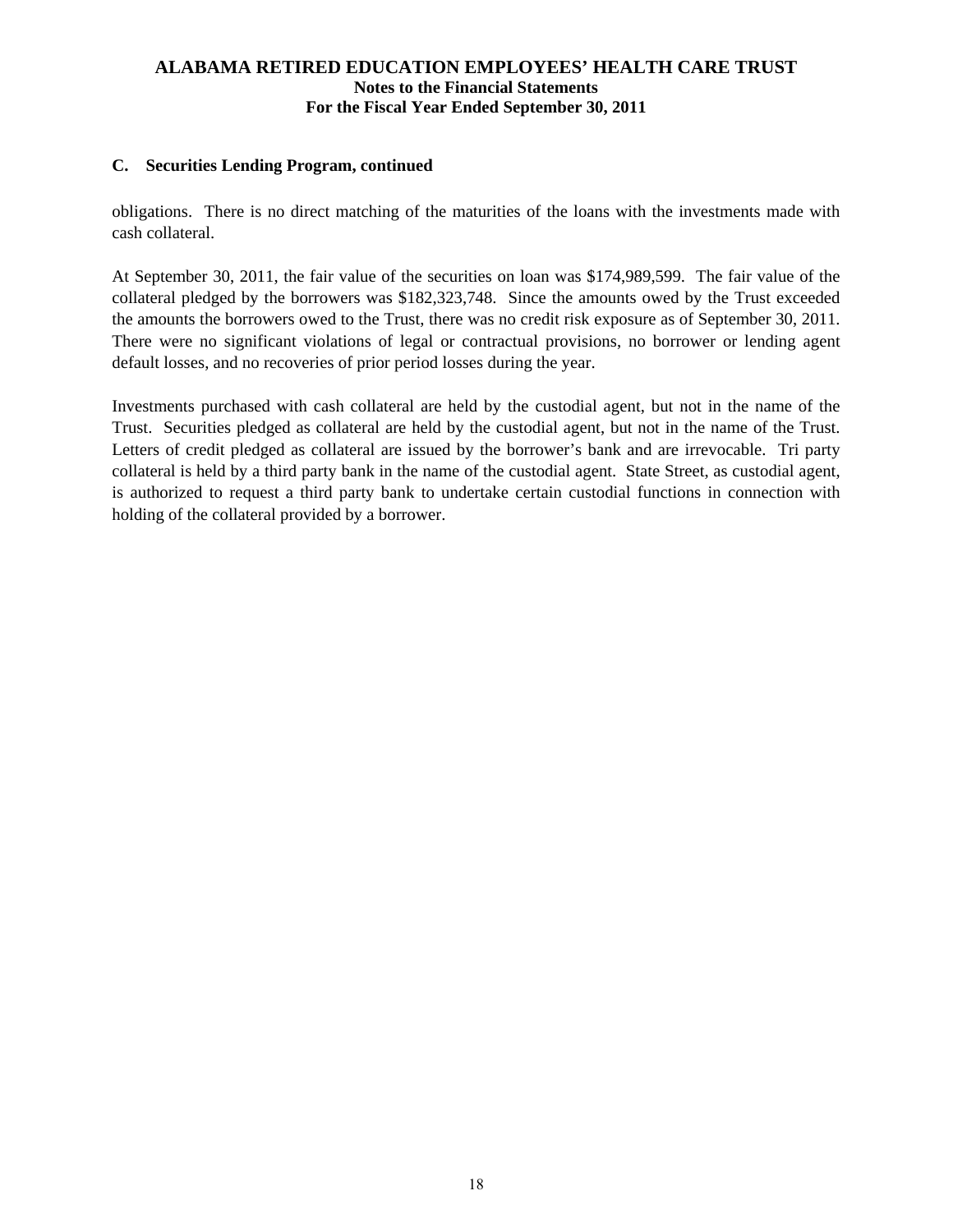## **C. Securities Lending Program, continued**

The following table provides information as of September 30, 2011, concerning securities lent:

## **SECURITIES LENDING - INVESTMENTS LENT AND COLLATERAL RECEIVED**

(Fair Value - Amount in Thousands)

| <b>Type of Investment Lent</b>                                             | <b>Amounts</b> |  |  |  |
|----------------------------------------------------------------------------|----------------|--|--|--|
| For Cash Collateral                                                        |                |  |  |  |
| Domestic Fixed Maturities                                                  | \$<br>15,604   |  |  |  |
| Domestic Equity                                                            | 38,965         |  |  |  |
| <b>International Equity</b>                                                | 12,654         |  |  |  |
| <b>Total Lent for Cash Collateral</b>                                      | 67,223         |  |  |  |
| For Non-cash Collateral                                                    |                |  |  |  |
| Domestic Fixed Maturities                                                  | 83,410         |  |  |  |
| Domestic Equity                                                            | 12,637         |  |  |  |
| <b>International Equity</b>                                                | 11,719         |  |  |  |
| <b>Total Lent for Non-cash Collateral</b>                                  | 107,766        |  |  |  |
| <b>Total Securities Lent</b>                                               | 174,989        |  |  |  |
| <b>Type of Collateral Received</b>                                         |                |  |  |  |
| Cash Collateral - Invested in State Street Global Securities Lending Trust | \$<br>70,207   |  |  |  |
| Non-cash Collateral                                                        |                |  |  |  |
| For Lent Domestic Fixed Securities                                         | 86,461         |  |  |  |
| For Lent Domestic Equity Securities                                        |                |  |  |  |
| <b>EURO</b>                                                                | 1,144          |  |  |  |
| <b>GBP</b>                                                                 | 485            |  |  |  |
| U.S. Dollar                                                                | 11,693         |  |  |  |
| For Lent International Equity Securities                                   |                |  |  |  |
| <b>EURO</b>                                                                | 3,307          |  |  |  |
| <b>GBP</b>                                                                 | 1,214          |  |  |  |
| U.S. Dollar                                                                | 7,813          |  |  |  |
| <b>Total Non-cash Collateral</b>                                           | 112,117        |  |  |  |
| <b>Total Collateral Received</b>                                           | \$<br>182,324  |  |  |  |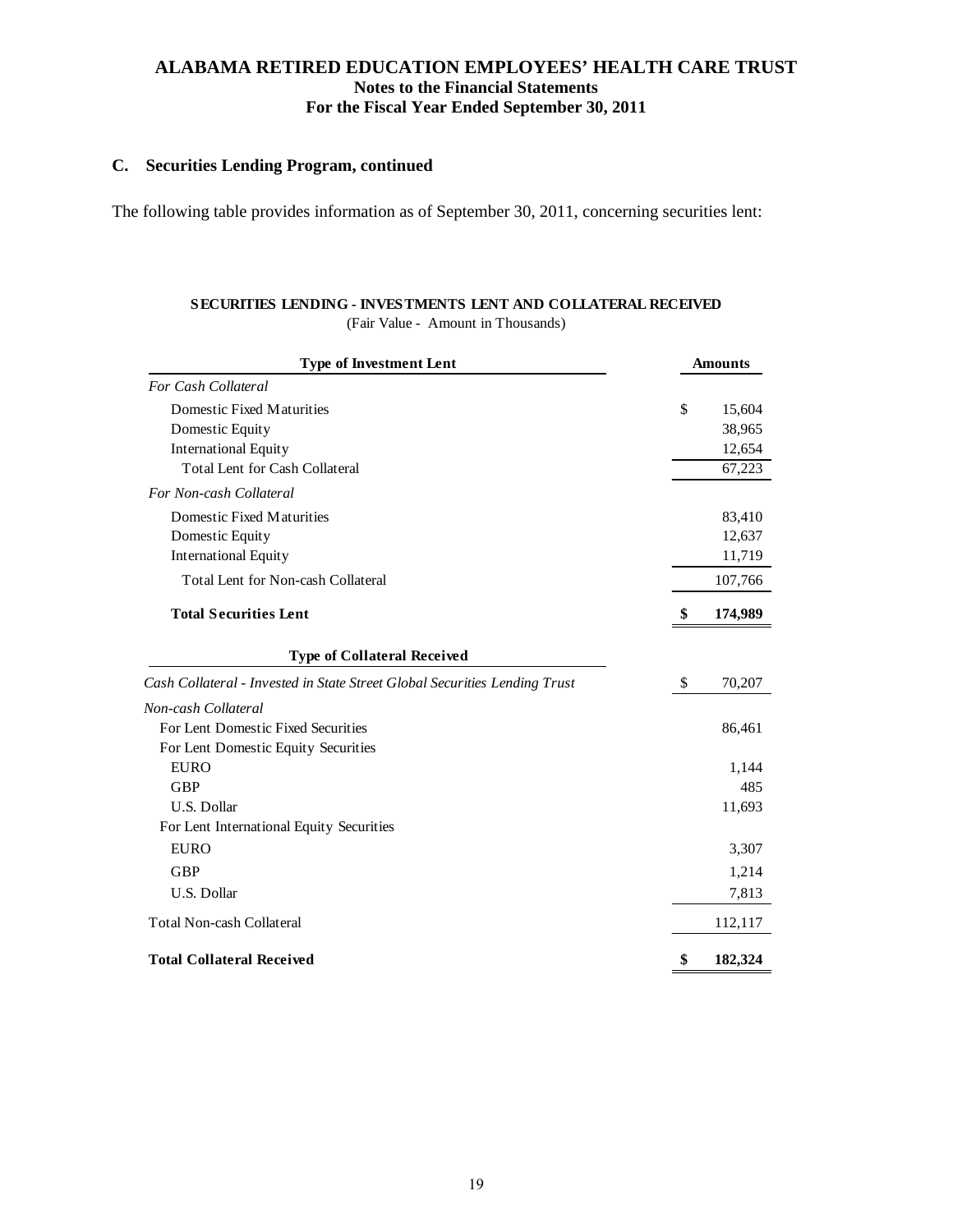### **8)** U**npaid Claims Liabilities**

As discussed in Note 1, the Trust establishes a liability for both reported and unreported insured claims, which includes provisions for both future payments of losses and related claim adjustment expenses. The following represents changes in those aggregate liabilities for the Trust for 2011.

#### **UNPAID CLAIMS LIABILITIES**

(Amounts in Thousands)

| Unpaid Claims and Claim Adjustment Expenses at Beginning of Year                        | \$<br>35,383 |
|-----------------------------------------------------------------------------------------|--------------|
| Incurred Claims and Claim Adjustment Expenses:                                          |              |
| Provision for Insured Events of the Current Year                                        | 371,964      |
| Increase in Provision for Insured Events for Prior Years                                | 277          |
| Total Incurred Claims and Claim Adjustment Expenses                                     | 372,241      |
| Payments:                                                                               |              |
| Claims and Claim Adjustment Expenses Attributable to Insured Events of the Current Year | 337,554      |
| Claims and Claim Adjustment Expenses Attributable to Insured Events of the Prior Years  | 35,660       |
| <b>Total Payments</b>                                                                   | 373,214      |
| Total Unpaid Claims and Claim Adjustment Expenses at the End of the Year                | 34.410       |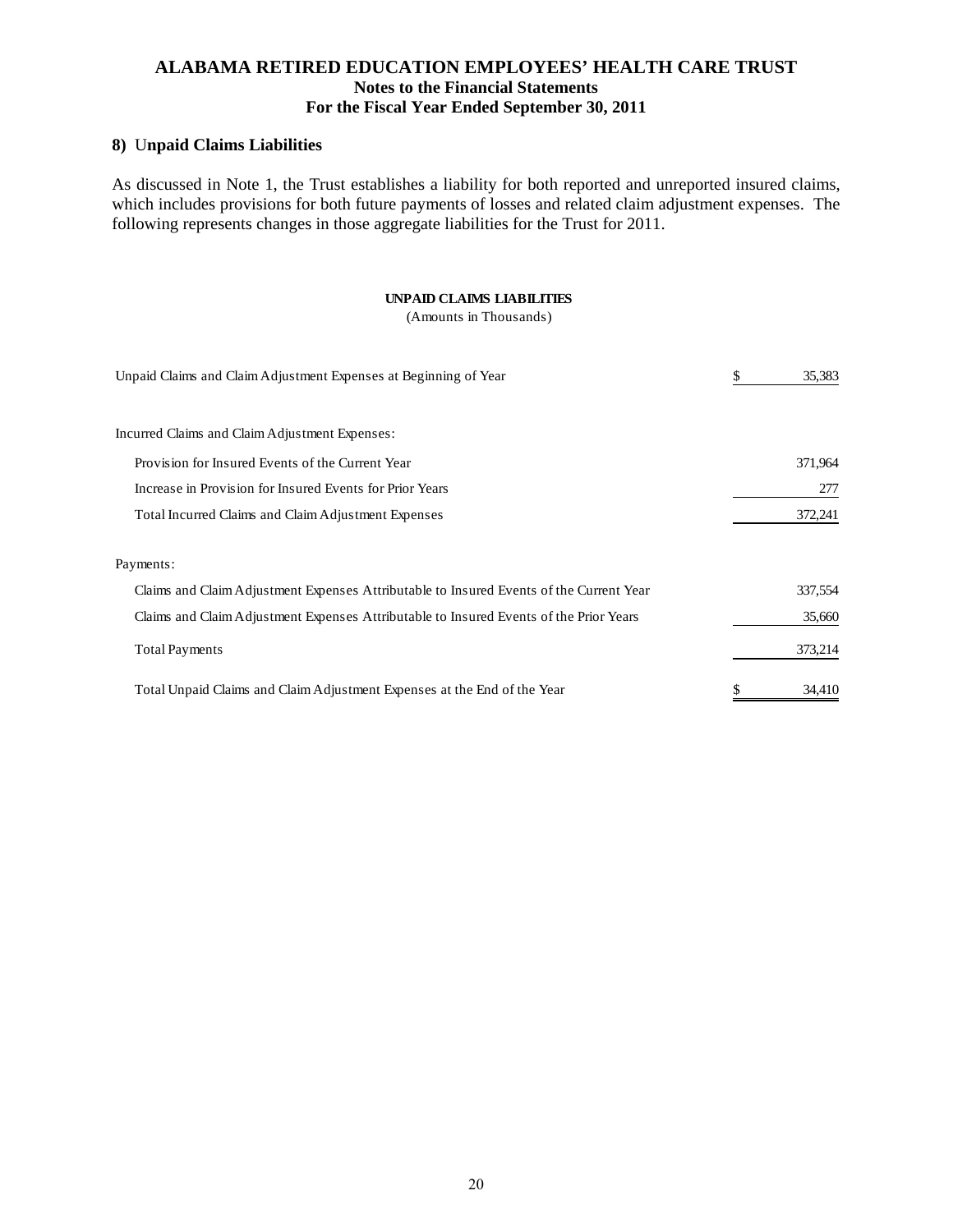## **ALABAMA RETIRED EDUCATION EMPLOYEES' HEALTH CARE TRUST Required Supplementary Information**

#### **SCHEDULE OF FUNDING PROGRESS**

(Amounts in Thousands)

| Actuarial<br><b>Valuation</b><br>Date | <b>Actuarial</b><br>Value of<br><b>Assets</b><br>(a) |         | Actuarial<br>Accrued<br>Liability $(AAL)$ §<br>(b) |            |    | <b>Unfunded AAL</b><br>(UAAL)<br>$(b-a)$ | <b>Funded</b><br>Ratio $(\% )$<br>(a/b) | Covered<br><b>Payroll</b><br>(c) |           | <b>UAAL</b> as a<br>Percentage of<br><b>Covered Payroll</b><br>$((b-a)/c)$ |
|---------------------------------------|------------------------------------------------------|---------|----------------------------------------------------|------------|----|------------------------------------------|-----------------------------------------|----------------------------------|-----------|----------------------------------------------------------------------------|
| 09/30/10                              | -\$                                                  | 750.384 | \$                                                 | 11,584,965 | \$ | 10,834,581                               | 6.5%                                    | -\$                              | 6.183.204 | 175.2%                                                                     |
| 09/30/09                              |                                                      | 670,004 |                                                    | 11,915,692 |    | 11,245,688                               | 5.6%                                    |                                  | 6,236,922 | 180.3%                                                                     |
| 09/30/08                              |                                                      | 579,813 |                                                    | 13.224.411 |    | 12,644,598                               | 4.4%                                    |                                  | 6.294.341 | 200.9%                                                                     |
| 09/30/07                              |                                                      | 400.783 |                                                    | 12,965,398 |    | 12,564,615                               | 3.1%                                    |                                  | 5,897,772 | 213.0%                                                                     |
| 09/30/06                              |                                                      | -       |                                                    | 12,532,330 |    | 12,532,330                               | $\overline{\phantom{a}}$                |                                  | 5,458,443 | 229.6%                                                                     |
| 09/30/05                              |                                                      | -       |                                                    | 14,611,991 |    | 14,611,991                               | -                                       |                                  | 4,733,416 | 308.7%                                                                     |
| § Projected Unit Credit               |                                                      |         |                                                    |            |    |                                          |                                         |                                  |           |                                                                            |

## **SCHEDULE OF CONTRIBUTIONS FROM THE EMPLOYERS AND OTHER CONTRIBUTING ENTITIES**

(Amounts in Thousands)

| Annual             |              |                           |  |  |  |  |  |
|--------------------|--------------|---------------------------|--|--|--|--|--|
| <b>Fiscal Year</b> | Required     | Percentage<br>Contributed |  |  |  |  |  |
| Ended              | Contribution |                           |  |  |  |  |  |
| 2011               | 1,006,034    | 29.9%                     |  |  |  |  |  |
| 2010               | 970,330      | 37.0                      |  |  |  |  |  |
| 2009               | 962,762      | 33.9                      |  |  |  |  |  |

## **Notes to the Required Supplementary Information**

The discount rate was changed from 4.0% for the 9/30/05 valuation to 5.0% for the 9/30/06 and subsequent valuations as a result of contributions to the Trust.